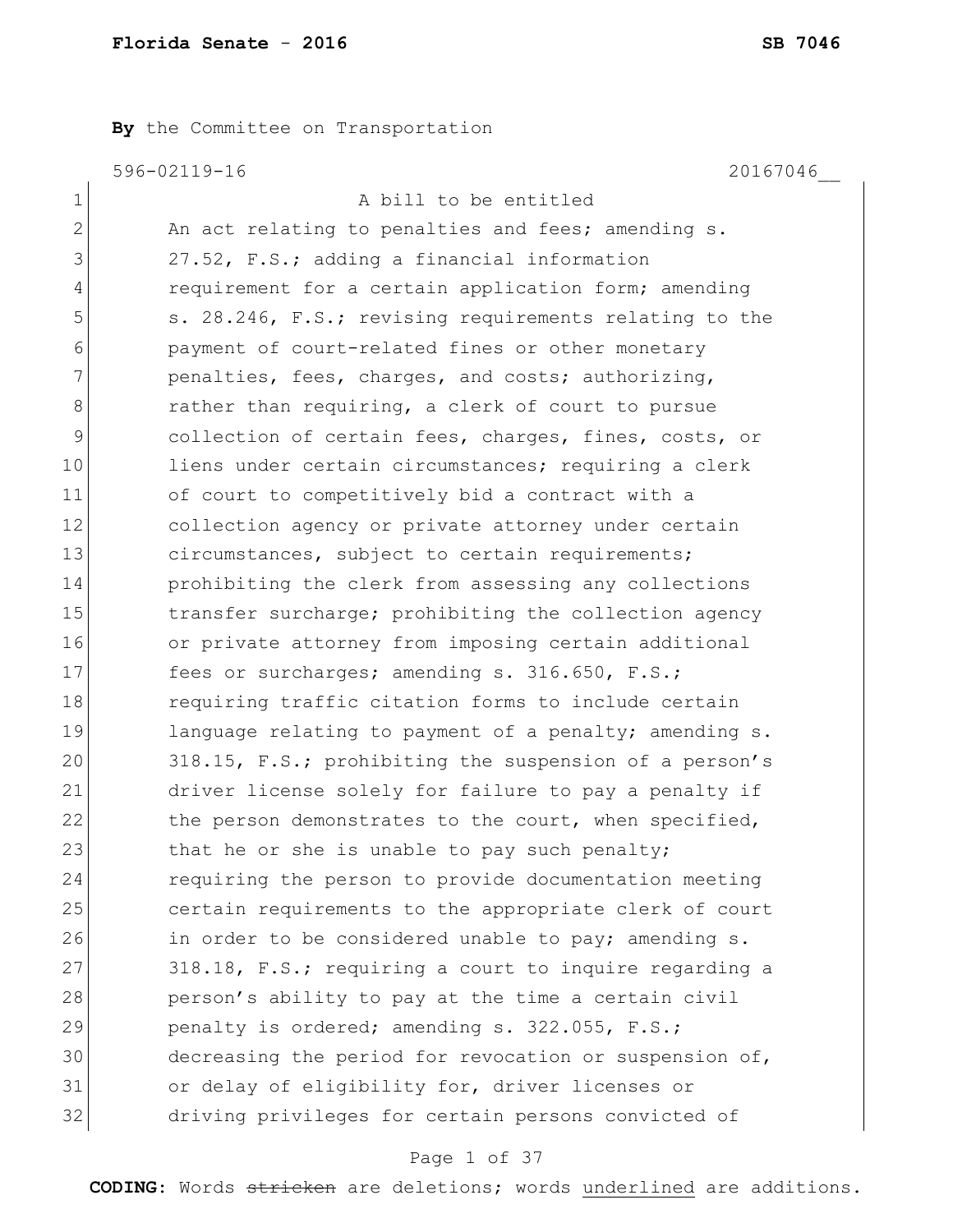596-02119-16 20167046\_\_ 33 certain drug offenses; deleting provisions authorizing 34 a driver to petition the department for restoration of 35 the person's driving privilege; amending s. 322.056, 36 F.S.; decreasing the period for revocation or 37 Suspension of, or delay of eligibility for, driver 38 licenses or driving privileges for certain persons 39 found guilty of certain drug offenses; deleting a 40 provision authorizing a court to direct the Department 41 of Highway Safety and Motor Vehicles to issue a 42 license for certain restricted driving privileges 43 under certain circumstances; deleting requirements 44 relating to the revocation or suspension of, or delay 45 of eligibility for, driver licenses or driving 46 privileges for certain persons found guilty of certain 47 alcohol or tobacco offenses; repealing s. 322.057, 48 F.S., relating to discretionary revocation or 49 Suspension of a driver license for certain persons who 50 provide alcohol to persons under a specified age; 51 amending s. 322.09, F.S.; deleting a provision 52 prohibiting the issuance of a driver license or 53 learner's driver license under certain circumstances: 54 repealing s. 322.091, F.S., relating to attendance 55 **requirements for driving privileges; amending s.** 56 322.245, F.S.; prohibiting the suspension of a 57 person's driver license solely for failure to pay a 58 penalty if the person demonstrates to the court, when 59 specified, that he or she is unable to pay such 60 penalty; requiring the person to provide documentation 61 meeting certain requirements to the appropriate clerk

#### Page 2 of 37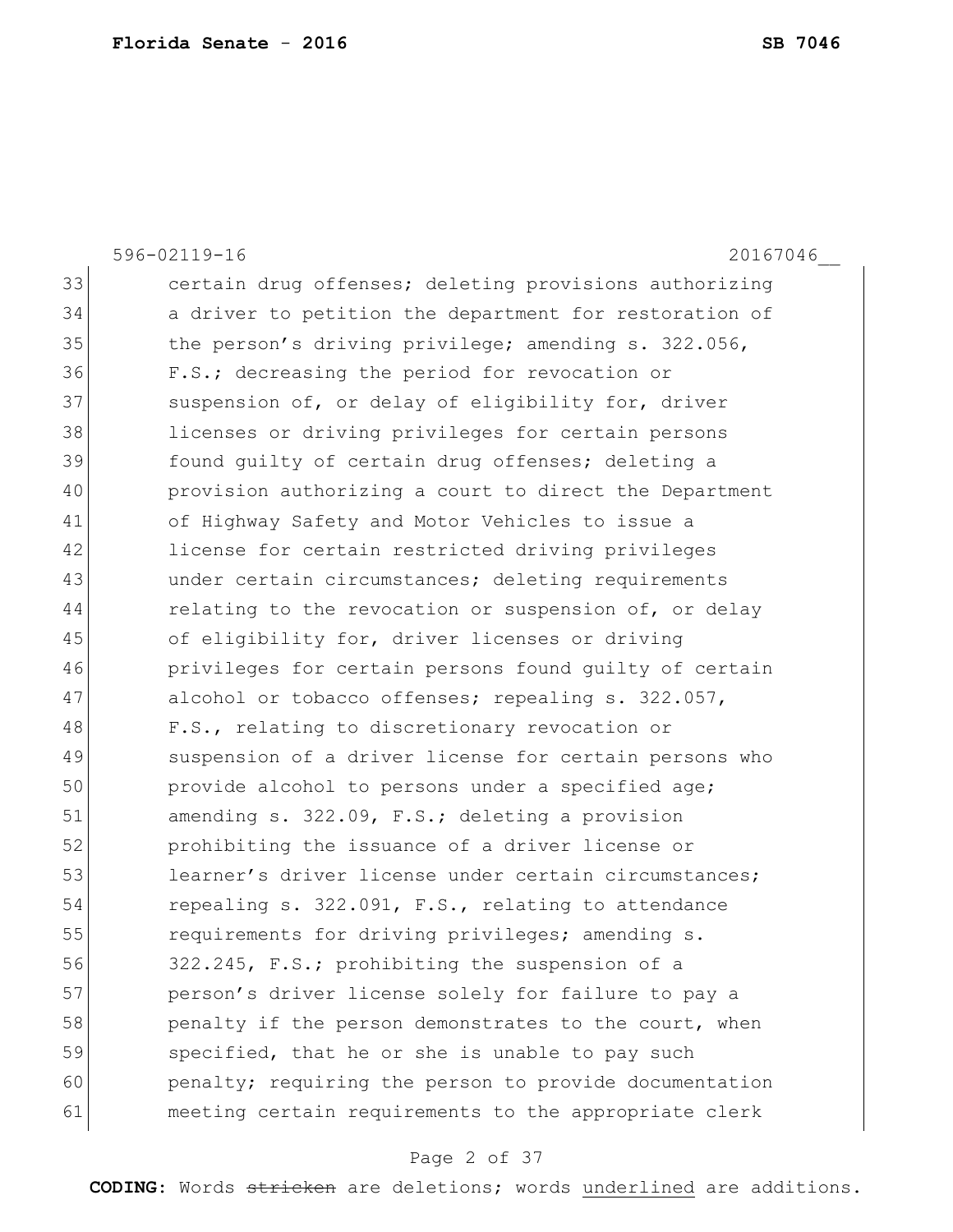|    | $596 - 02119 - 16$<br>20167046                         |
|----|--------------------------------------------------------|
| 62 | of court in order to be considered unable to pay;      |
| 63 | repealing s. 322.251(7), F.S., relating to notice of   |
| 64 | suspension or revocation of driving privileges,        |
| 65 | reasons for reinstatement of such driving privileges,  |
| 66 | and certain electronic access to identify a person who |
| 67 | is the subject of an outstanding warrant or capias for |
| 68 | passing worthless bank checks; amending s. 322.271,    |
| 69 | F.S.; providing that a person whose driver license or  |
| 70 | privilege to drive has been suspended may have his or  |
| 71 | her driver license or driving privilege reinstated on  |
| 72 | a restricted basis under certain circumstances;        |
| 73 | providing the period of validity of such restricted    |
| 74 | license; amending s. 322.34, F.S.; revising the        |
| 75 | underlying violations resulting in driver license or   |
| 76 | driving privilege cancellation, suspension, or         |
| 77 | revocation for which specified penalties apply;        |
| 78 | amending s. 562.11, F.S.; revising penalties for       |
| 79 | selling, giving, serving, or permitting to be served   |
| 80 | alcoholic beverages to a person under a specified age  |
| 81 | or permitting such person to consume such beverages on |
| 82 | licensed premises; repealing s. 562.111(3), F.S.,      |
| 83 | relating to withholding issuance of, or suspending or  |
| 84 | revoking, a driver license or driving privilege for    |
| 85 | possession of alcoholic beverages by persons under a   |
| 86 | specified age; amending s. 569.11, F.S.; revising      |
| 87 | penalties for persons under a specified age who        |
| 88 | knowingly possess, misrepresent their age or military  |
| 89 | service to purchase, or purchase or attempt to         |
| 90 | purchase tobacco products; authorizing, rather than    |

# Page 3 of 37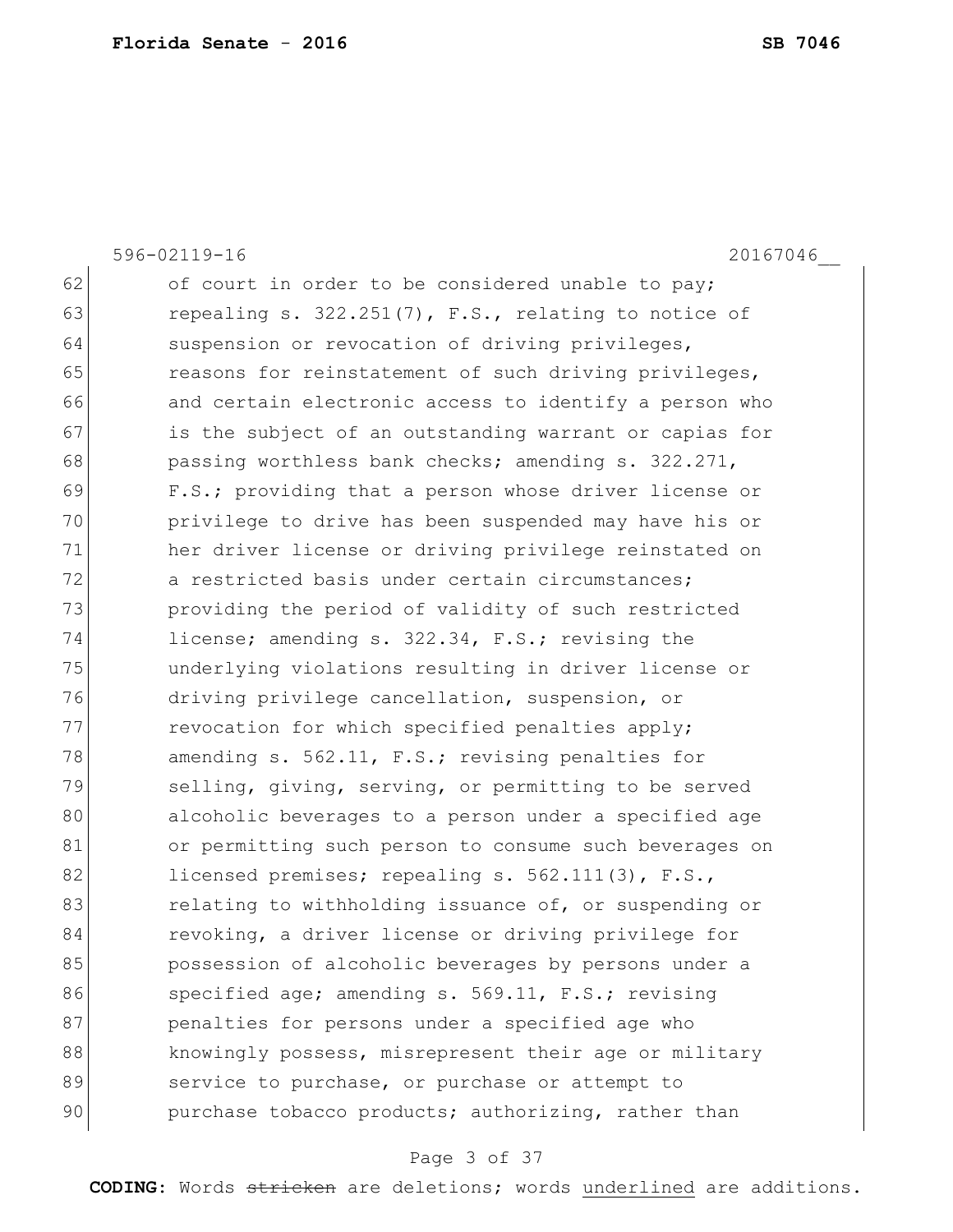596-02119-16 20167046\_\_ 91 requiring, the court to direct the Department of 92 Highway Safety and Motor Vehicles to withhold issuance 93 of or suspend a person's driver license or driving 94 privilege for certain violations; amending s. 790.22, 95 F.S.; revising penalties relating to suspending, 96 revoking, or withholding issuance of driver licenses 97 or driving privileges for minors under a specified age 98 who possess firearms under certain circumstances; 99 deleting provisions relating to penalties for certain 100 offenses involving the use or possession of a firearm 101 by a minor under a specified age; amending s. 806.13, 102 F.S.; deleting provisions relating to certain 103 **penalties for criminal mischief by a minor; repealing** 104 s. 812.0155, F.S., relating to suspension of a driver 105 license following an adjudication of quilt for theft; 106 repealing s. 832.09, F.S., relating to suspension of a 107 driver license after warrant or capias is issued in 108 worthless check cases; amending s. 877.112, F.S.; 109 **revising penalties for persons under a specified age** 110 Who knowingly possess, misrepresent their age or 111 military service to purchase, or purchase or attempt 112 to purchase any nicotine product or nicotine 113 dispensing device; authorizing, rather than requiring, 114 the court to direct the department to withhold 115 issuance of or suspend a person's driver license or 116 driving privilege for certain violations; amending s. 117 938.30, F.S.; authorizing a judge to convert certain 118 statutory financial obligations into court-ordered 119 obligations to perform community service by reliance

### Page 4 of 37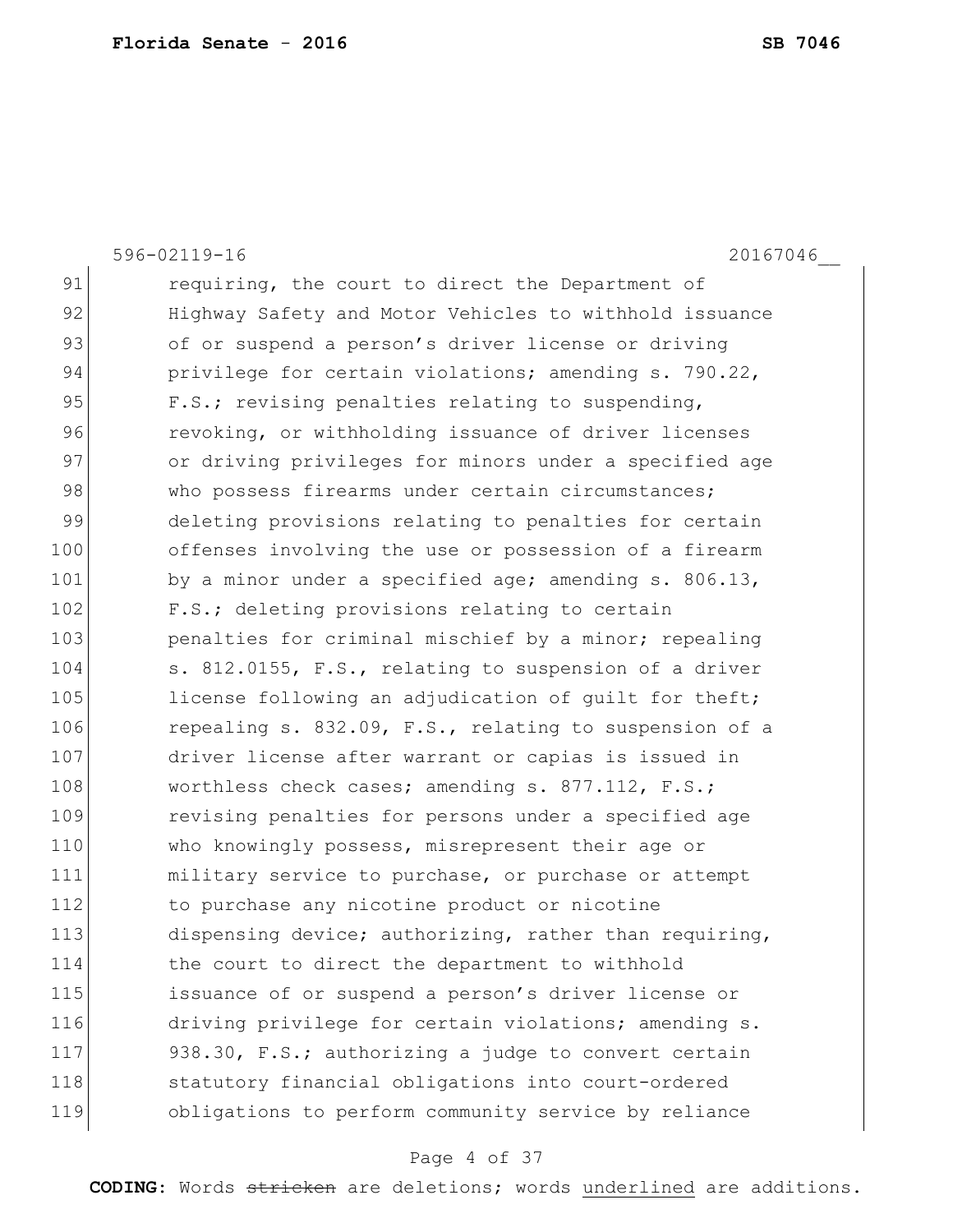|     | 596-02119-16<br>20167046                                        |
|-----|-----------------------------------------------------------------|
| 120 | upon specified information under certain                        |
| 121 | circumstances; amending s. 1003.27, F.S.; deleting              |
| 122 | provisions relating to procedures and penalties for             |
| 123 | nonenrollment and nonattendance cases; amending ss.             |
| 124 | 318.14, 322.05, 397.951, and 1003.01, F.S.; conforming          |
| 125 | provisions to changes made by the act; providing                |
| 126 | applicability; providing an effective date.                     |
| 127 |                                                                 |
| 128 | Be It Enacted by the Legislature of the State of Florida:       |
| 129 |                                                                 |
| 130 | Section 1. Paragraph (a) of subsection (1) of section           |
| 131 | 27.52, Florida Statutes, is amended to read:                    |
| 132 | 27.52 Determination of indigent status.-                        |
| 133 | (1) APPLICATION TO THE CLERK. - A person seeking appointment    |
| 134 | of a public defender under s. 27.51 based upon an inability to  |
| 135 | pay must apply to the clerk of the court for a determination of |
| 136 | indigent status using an application form developed by the      |
| 137 | Florida Clerks of Court Operations Corporation with final       |
| 138 | approval by the Supreme Court.                                  |
| 139 | (a) The application must include, at a minimum, the             |
| 140 | following financial information:                                |
| 141 | 1. Net income, consisting of total salary and wages, minus      |
| 142 | deductions required by law, including court-ordered support     |
| 143 | payments.                                                       |
| 144 | 2. Other income, including, but not limited to, social          |
| 145 | security benefits, union funds, veterans' benefits, workers'    |
| 146 | compensation, other regular support from absent family members, |
| 147 | public or private employee pensions, reemployment assistance or |
| 148 | unemployment compensation, dividends, interest, rent, trusts,   |
|     |                                                                 |

# Page 5 of 37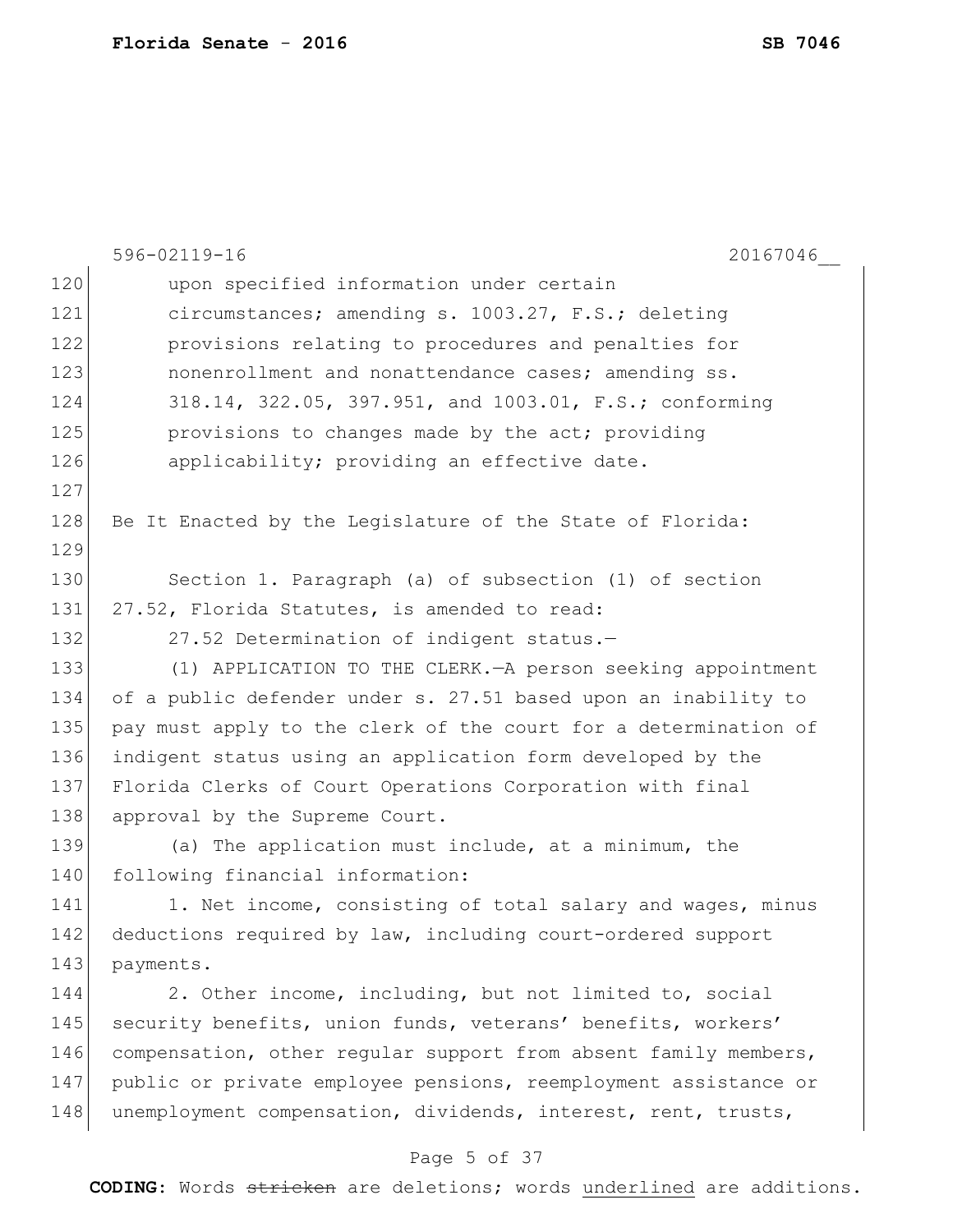|     | 596-02119-16<br>20167046                                         |
|-----|------------------------------------------------------------------|
| 149 | and gifts.                                                       |
| 150 | 3. Assets, including, but not limited to, cash, savings          |
| 151 | accounts, bank accounts, stocks, bonds, certificates of deposit, |
| 152 | equity in real estate, and equity in a boat or a motor vehicle   |
| 153 | or in other tangible property.                                   |
| 154 | 4. All liabilities and debts.                                    |
| 155 | 5. If applicable, the amount of any bail paid for the            |
| 156 | applicant's release from incarceration and the source of the     |
| 157 | funds.                                                           |
| 158 | 6. The election of or refusal of the option to fulfill any       |
| 159 | court-ordered financial obligation associated with the case by   |
| 160 | the completion of community service as ordered by the court.     |
| 161 |                                                                  |
| 162 | The application must include a signature by the applicant which  |
| 163 | attests to the truthfulness of the information provided. The     |
| 164 | application form developed by the corporation must include       |
| 165 | notice that the applicant may seek court review of a clerk's     |
| 166 | determination that the applicant is not indigent, as provided in |
| 167 | this section.                                                    |
| 168 | Section 2. Subsections (4) and (6) of section 28.246,            |
| 169 | Florida Statutes, are amended to read:                           |
| 170 | 28.246 Payment of court-related fines or other monetary          |
| 171 | penalties, fees, charges, and costs; partial payments;           |
| 172 | distribution of funds.-                                          |
| 173 | (4) The clerk of the circuit court shall accept partial          |
| 174 | payments for court-related fees, service charges, costs, and     |
| 175 | fines in accordance with the terms of an established payment     |
| 176 | plan. An individual seeking to defer payment of fees, service    |
| 177 | charges, costs, or fines imposed by operation of law or order of |
|     |                                                                  |

### Page 6 of 37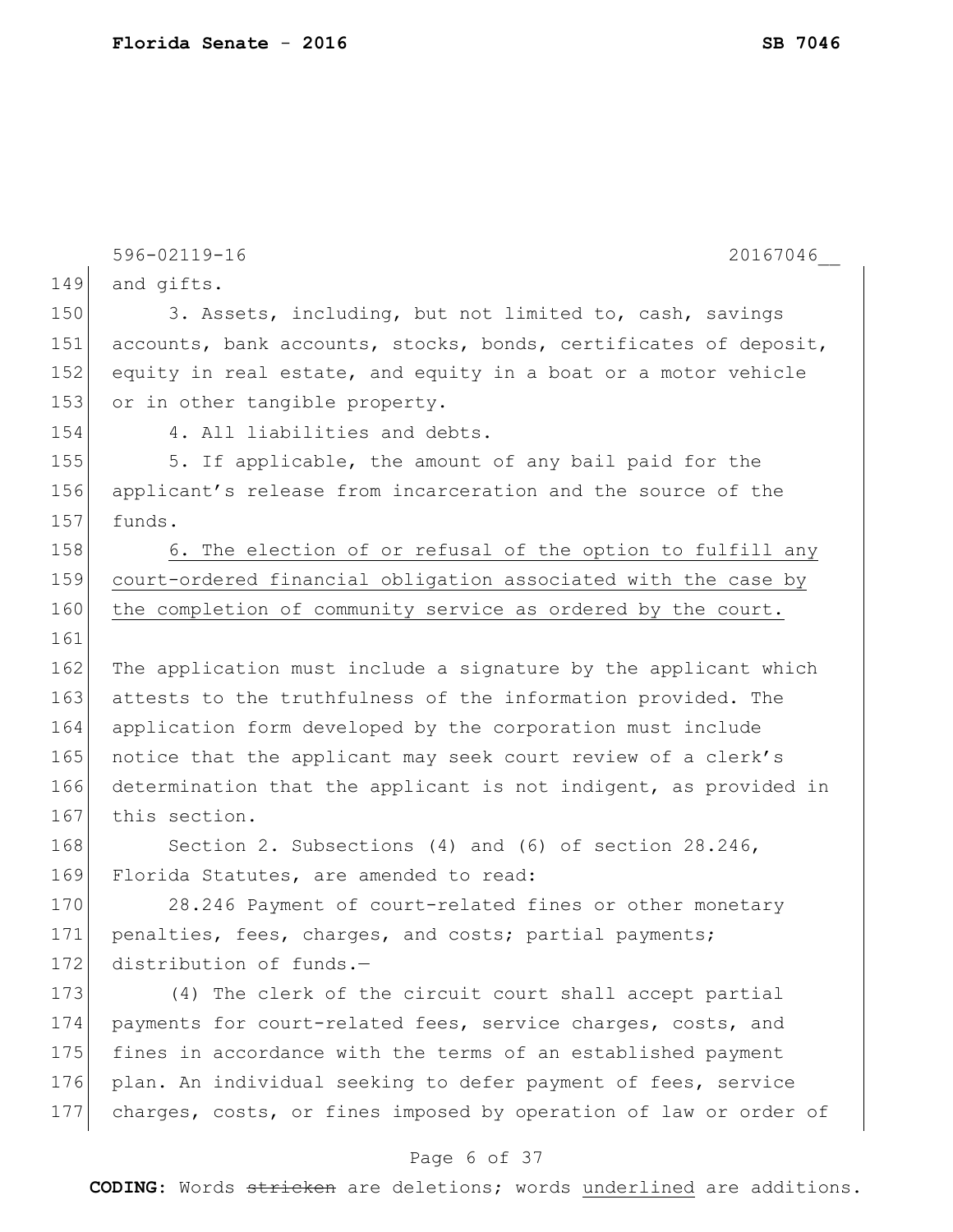596-02119-16 20167046\_\_ 178 the court under any provision of general law shall apply to the 179 clerk for enrollment in a payment plan. The clerk shall enter 180 into a payment plan with an individual who the court determines 181 is indigent for costs. A monthly payment amount, calculated 182 based upon all fees and all anticipated costs, may is presumed 183 to correspond to the person's ability to pay if the amount does 184 not exceed 2 percent of the person's annual net income, as 185 defined in s. 27.52(1), divided by 12, without the consent of 186 the applicant. The court may review the reasonableness of the 187 payment plan. 188 (6) A clerk of court may shall pursue the collection of any

189 fees, service charges, fines, court costs, and liens for the 190 payment of attorney fees and costs pursuant to s. 938.29 which 191 remain unpaid after 90 days by referring the account to a 192 private attorney who is a member in good standing of The Florida 193 Bar or collection agent who is registered and in good standing 194 pursuant to chapter 559. In pursuing the collection of such 195 unpaid financial obligations through a private attorney or 196 collection agent, the clerk of the court must first attempt have 197 attempted to collect the unpaid amount through a collection 198 court, collections docket, or other collections process, if any, 199 established by the court. If this attempt is unsuccessful, the 200 clerk may pursue the collection through a private attorney or 201 collection agent following  $\tau$  find this to be cost-effective and 202 **follow** any applicable procurement practices- and the following 203 conditions:

204 (a) In retaining a collection agent or private attorney as 205 provided in this subsection, the clerk shall competitively bid a 206 contract with a collection agent or private attorney. Such

### Page 7 of 37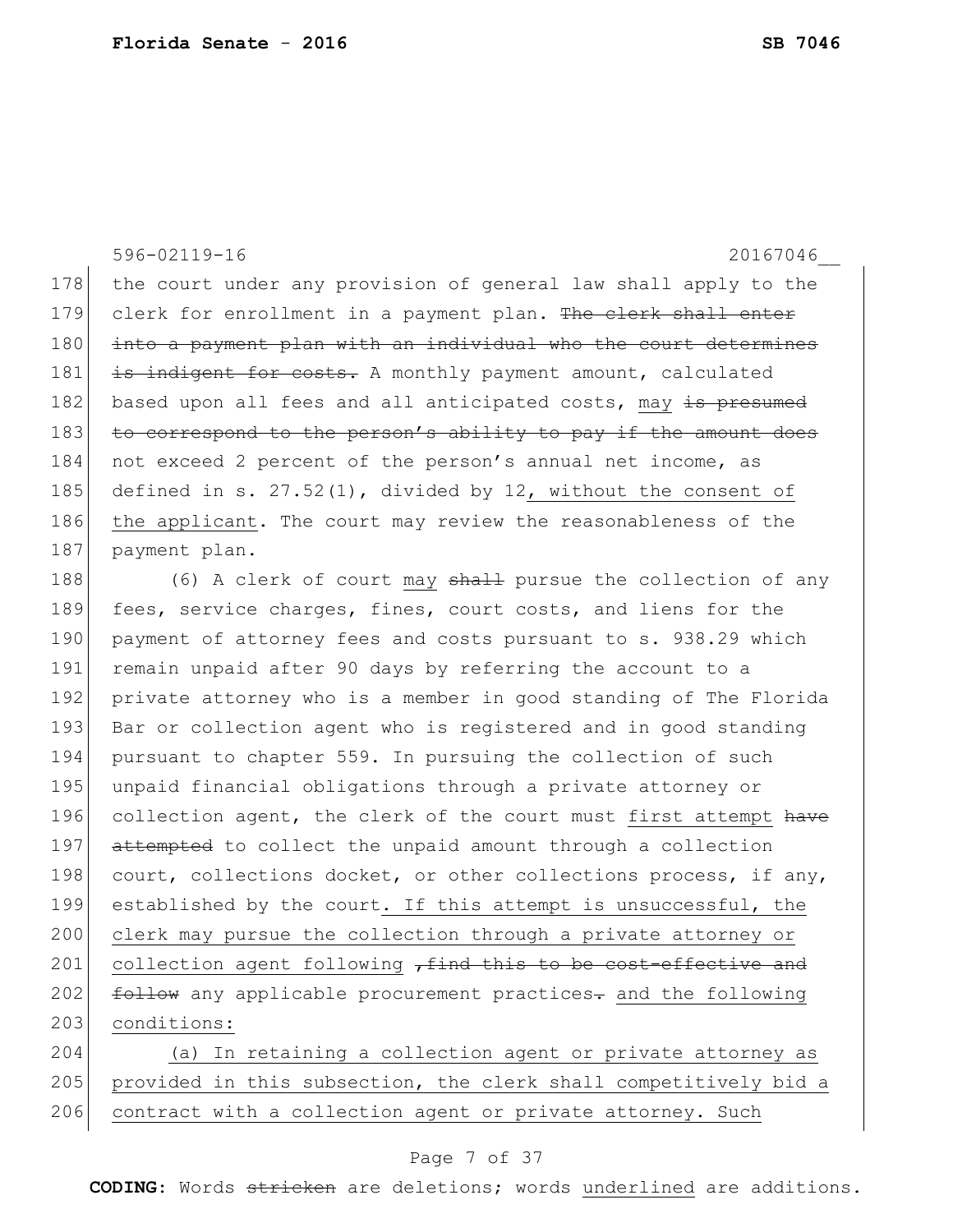|     | 596-02119-16<br>20167046                                               |
|-----|------------------------------------------------------------------------|
| 207 | contract may be in effect for no longer than 3 years with a            |
| 208 | maximum of two, one-year extensions.                                   |
| 209 | (b) The clerk shall consider all pertinent criteria when               |
| 210 | considering bids including, but not limited to, performance            |
| 211 | quality, customer service, and collection fees. However, the           |
| 212 | collection fee, including any reasonable attorney attorney's           |
| 213 | fee, paid to any attorney or collection agent retained by the          |
| 214 | clerk may be added to the balance owed in an amount not to             |
| 215 | exceed 40 percent of the amount owed at the time the account is        |
| 216 | referred to the attorney or agent for collection.                      |
| 217 | (c) The clerk may not assess any collections transfer                  |
| 218 | surcharge.                                                             |
| 219 | (d) The collection agent or private attorney may not impose            |
| 220 | any additional fees or surcharges other than their contractually       |
| 221 | agreed upon surcharge.                                                 |
| 222 | (e) The clerk shall give the private attorney or collection            |
| 223 | agent the application for the appointment of court-appointed           |
| 224 | counsel regardless of whether the court file is otherwise              |
| 225 | confidential from disclosure.                                          |
| 226 | Section 3. Present paragraphs $(b)$ , $(c)$ , and $(d)$ of             |
| 227 | subsection (1) of section 316.650, Florida Statutes, are               |
| 228 | redesignated as paragraphs $(c)$ , $(d)$ , and $(e)$ , respectively, a |
| 229 | new paragraph (b) is added to that subsection, and present             |
| 230 | paragraph (c) of that subsection is amended, to read:                  |
| 231 | 316.650 Traffic citations.-                                            |
| 232 | (1)                                                                    |
| 233 | The traffic citation form must include language<br>(b)                 |
| 234 | indicating that a person may enter into a payment plan with the        |
| 235 | clerk of court to pay a penalty. The form must also indicate           |
|     |                                                                        |

### Page 8 of 37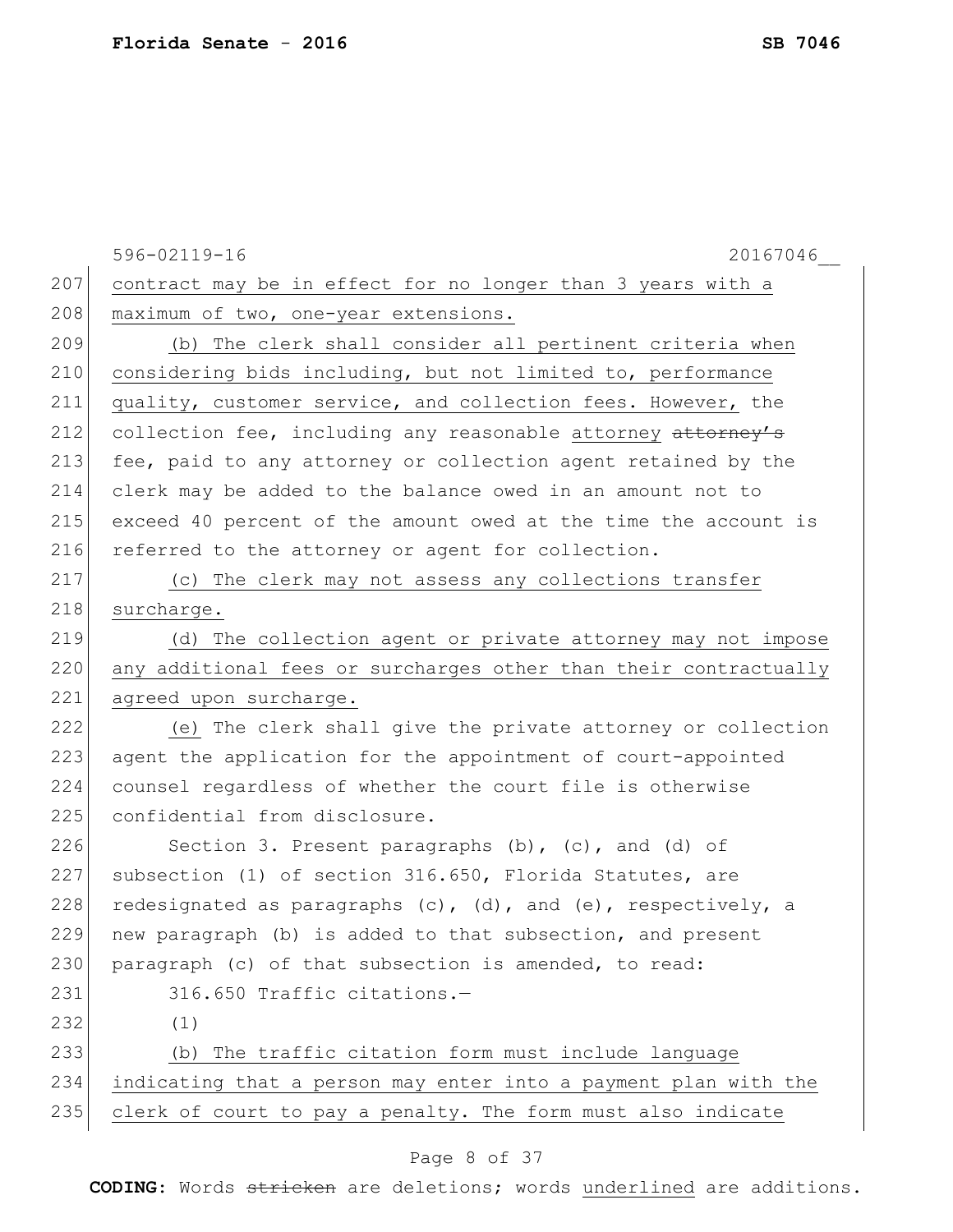|     | 596-02119-16<br>20167046                                                                 |
|-----|------------------------------------------------------------------------------------------|
| 236 | that a person ordered to pay a penalty for a noncriminal traffic                         |
| 237 | infraction who is unable to comply due to demonstrable financial                         |
| 238 | hardship will be allowed by the court to satisfy payment by                              |
| 239 | participating in community service pursuant to s. $318.18(8)(b)$ .                       |
| 240 | (d) $\left\{ e\right\}$ Notwithstanding paragraphs (a) and (c) $\left\{ \pm\right\}$ , a |
| 241 | traffic enforcement agency may produce uniform traffic citations                         |
| 242 | by electronic means. Such citations must be consistent with the                          |
| 243 | state traffic court rules and the procedures established by the                          |
| 244 | department and must be appropriately numbered and inventoried.                           |
| 245 | Affidavit-of-compliance forms may also be produced by electronic                         |
| 246 | means.                                                                                   |
| 247 | Section 4. Subsection $(4)$ is added to section 318.15,                                  |
| 248 | Florida Statutes, to read:                                                               |
| 249 | 318.15 Failure to comply with civil penalty or to appear;                                |
| 250 | penalty.-                                                                                |
| 251 | (4) Notwithstanding any other law, a person's driver                                     |
| 252 | license may not be suspended solely for failure to pay a penalty                         |
| 253 | if the person demonstrates to the court, after receiving the                             |
| 254 | penalty and prior to the suspension taking place, that he or she                         |
| 255 | is unable to pay the penalty. A person is considered unable to                           |
| 256 | pay if the person provides documentation to the appropriate                              |
| 257 | clerk of court evidencing that:                                                          |
| 258 | (a) The person receives reemployment assistance or                                       |
| 259 | unemployment compensation pursuant to chapter 443;                                       |
| 260 | (b) The person is disabled and incapable of self-support or                              |
| 261 | receives benefits under the federal Supplemental Security Income                         |
| 262 | program or Social Security Disability Insurance program;                                 |
| 263 | (c) The person receives temporary cash assistance pursuant                               |
| 264 | to chapter 414;                                                                          |

# Page 9 of 37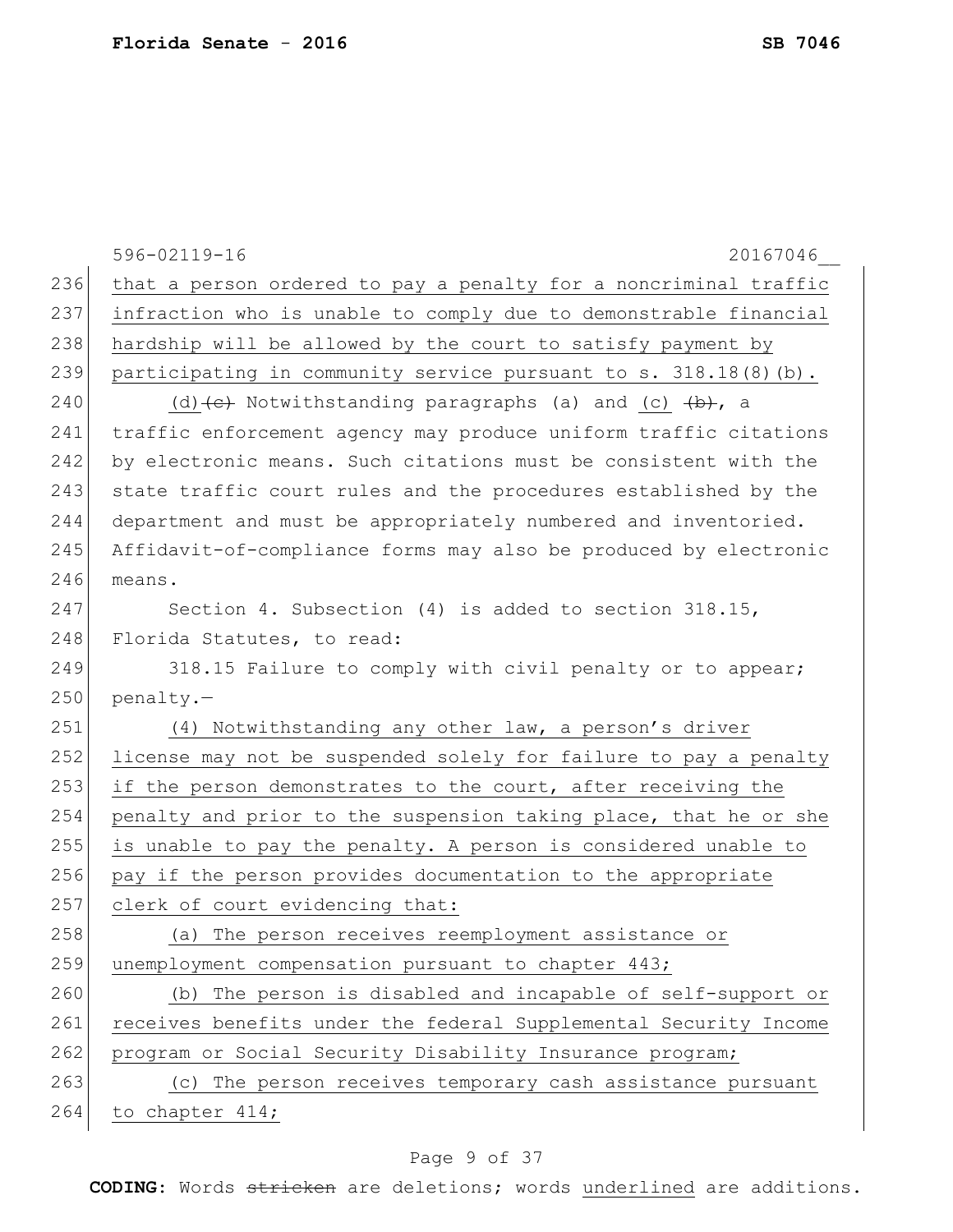|     | 20167046<br>596-02119-16                                         |
|-----|------------------------------------------------------------------|
| 265 | (d) The person is making payments in accordance with a           |
| 266 | confirmed bankruptcy plan under chapter 11, chapter 12, or       |
| 267 | chapter 13 of the United States Bankruptcy Code, 11 U.S.C. ss.   |
| 268 | 101 et seq.;                                                     |
| 269 | (e) The person has been placed on a payment plan or payment      |
| 270 | plans with the clerk of court which in total exceed what is      |
| 271 | determined to be a reasonable payment plan pursuant to s.        |
| 272 | $28.246(4);$ or                                                  |
| 273 | (f) The person has been determined to be indigent after          |
| 274 | filing an application with the clerk in accordance with s. 27.52 |
| 275 | or s. 57.082.                                                    |
| 276 | Section 5. Paragraph (b) of subsection (8) of section            |
| 277 | 318.18, Florida Statutes, is amended to read:                    |
| 278 | 318.18 Amount of penalties. The penalties required for a         |
| 279 | noncriminal disposition pursuant to s. 318.14 or a criminal      |
| 280 | offense listed in s. 318.17 are as follows:                      |
| 281 | (8)                                                              |
| 282 | $(b) 1.a.$ If a person has been ordered to pay a civil penalty   |
| 283 | for a noncriminal traffic infraction and the person is unable to |
| 284 | comply with the court's order due to demonstrable financial      |
| 285 | hardship, the court shall allow the person to satisfy the civil  |
| 286 | penalty by participating in community service until the civil    |
| 287 | penalty is paid.                                                 |
| 288 | b. The court shall inquire regarding the person's ability        |
| 289 | to pay at the time the civil penalty is ordered.                 |
| 290 | c. If a court orders a person to perform community service,      |
| 291 | the person shall receive credit for the civil penalty at the     |
| 292 | specified hourly credit rate per hour of community service       |
| 293 | performed, and each hour of community service performed shall    |
|     | Page 10 of 37                                                    |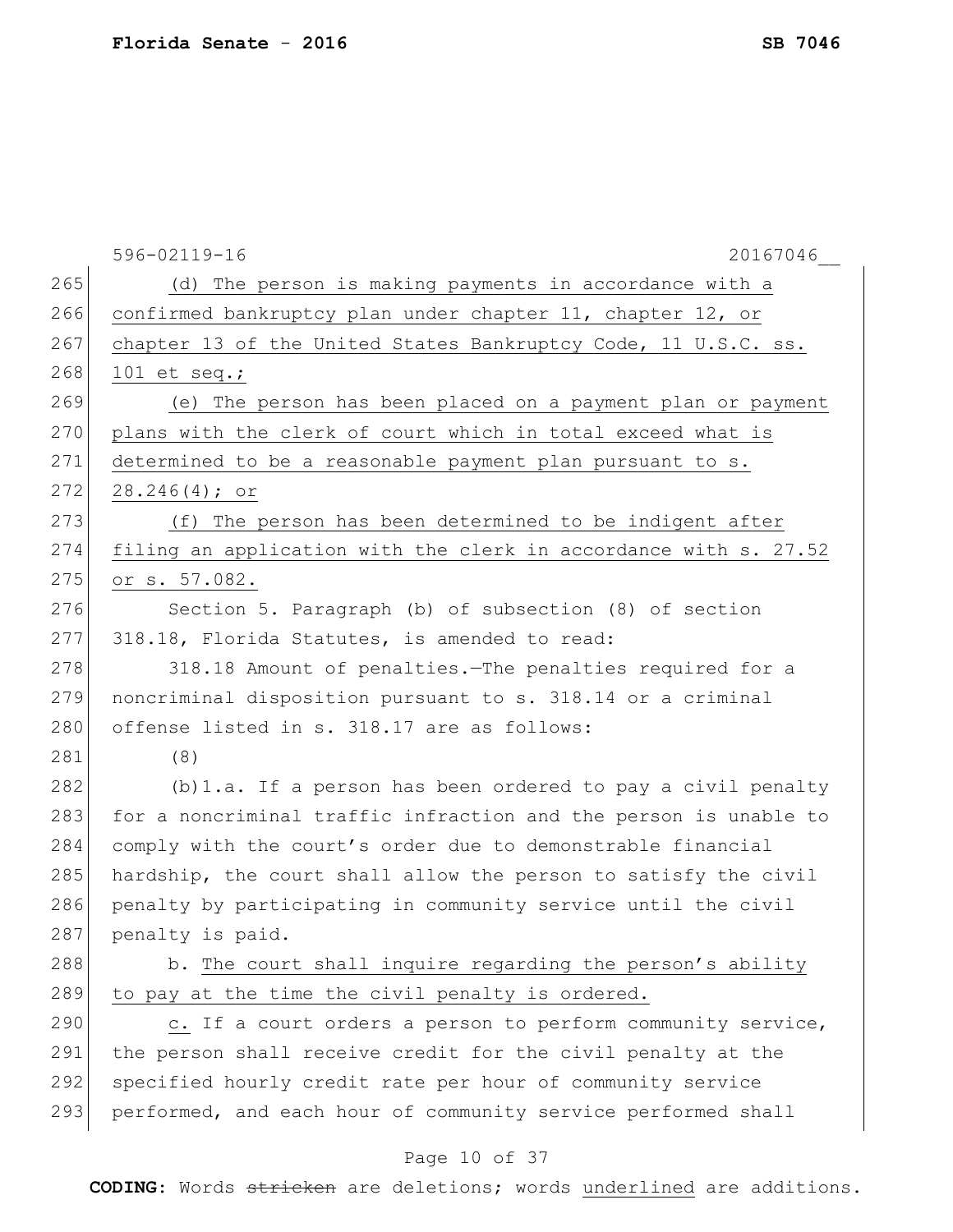294 reduce the civil penalty by that amount. 295 2.a. As used in this paragraph, the term "specified hourly 296 credit rate" means the wage rate that is specified in 29 U.S.C. s. 206(a)(1) under the federal Fair Labor Standards Act of 1938, that is then in effect, and that an employer subject to such provision must pay per hour to each employee subject to such provision. b. However, if a person ordered to perform community service has a trade or profession for which there is a community service need, the specified hourly credit rate for each hour of community service performed by that person shall be the average prevailing wage rate for the trade or profession that the 306 community service agency needs. 3.a. The community service agency supervising the person shall record the number of hours of community service completed and the date the community service hours were completed. The community service agency shall submit the data to the clerk of 311 court on the letterhead of the community service agency, which must also bear the notarized signature of the person designated 313 to represent the community service agency. b. When the number of community service hours completed by the person equals the amount of the civil penalty, the clerk of court shall certify this fact to the court. Thereafter, the clerk of court shall record in the case file that the civil 318 penalty has been paid in full. 4. As used in this paragraph, the term:

 a. "Community service" means uncompensated labor for a community service agency.

b. "Community service agency" means a not-for-profit

#### Page 11 of 37

**CODING**: Words stricken are deletions; words underlined are additions.

596-02119-16 20167046\_\_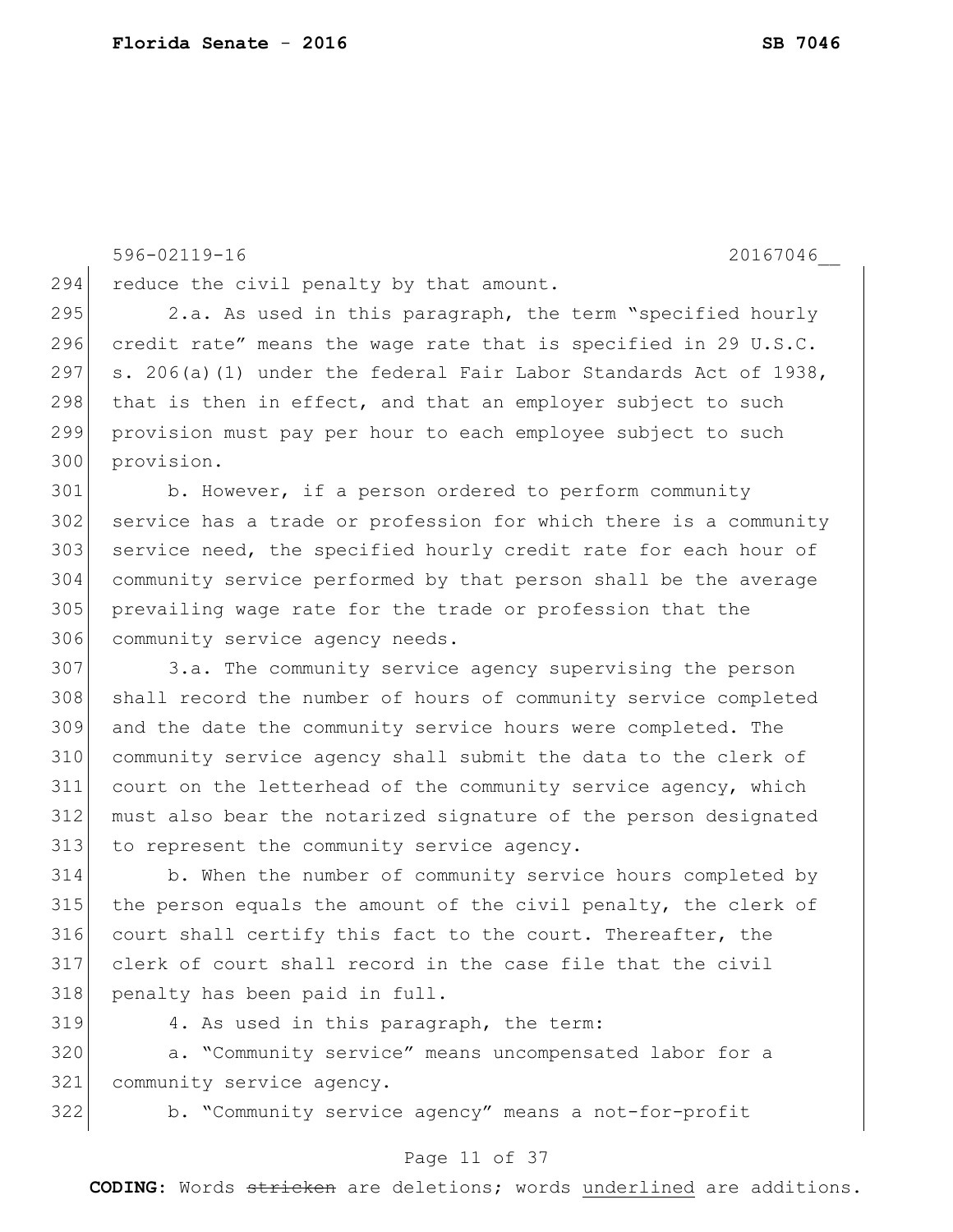596-02119-16 20167046\_\_ 323 corporation, community organization, charitable organization, 324 public officer, the state or any political subdivision of the 325 state, or any other body the purpose of which is to improve the 326 quality of life or social welfare of the community and which 327 agrees to accept community service from persons unable to pay 328 civil penalties for noncriminal traffic infractions. 329 Section 6. Subsections (1) through (4) of section 322.055, 330 Florida Statutes, are amended to read: 331 322.055 Revocation or suspension of, or delay of 332 eligibility for, driver license for persons 18 years of age or 333 older convicted of certain drug offenses.-334 (1) Notwithstanding s. 322.28, upon the conviction of a 335 person 18 years of age or older for possession or sale of, 336 trafficking in, or conspiracy to possess, sell, or traffic in a 337 controlled substance, the court shall direct the department to 338 revoke the driver license or driving privilege of the person. 339 The period of such revocation shall be 6 months  $\frac{1}{1}$  year or until  $340$  the person is evaluated for and, if deemed necessary by the 341 evaluating agency, completes a drug treatment and rehabilitation 342 program approved or regulated by the Department of Children and 343 Families. However, the court may, in its sound discretion, 344 direct the department to issue a license for driving privilege 345 restricted to business or employment purposes only, as defined 346 by s. 322.271, if the person is otherwise qualified for such a 347 license. A driver whose license or driving privilege has been  $348$  suspended or revoked under this section or s.  $322.056$  may, upon 349 the expiration of 6 months, petition the department for 350 restoration of the driving privilege on a restricted or 351 unrestricted basis depending on length of suspension or

#### Page 12 of 37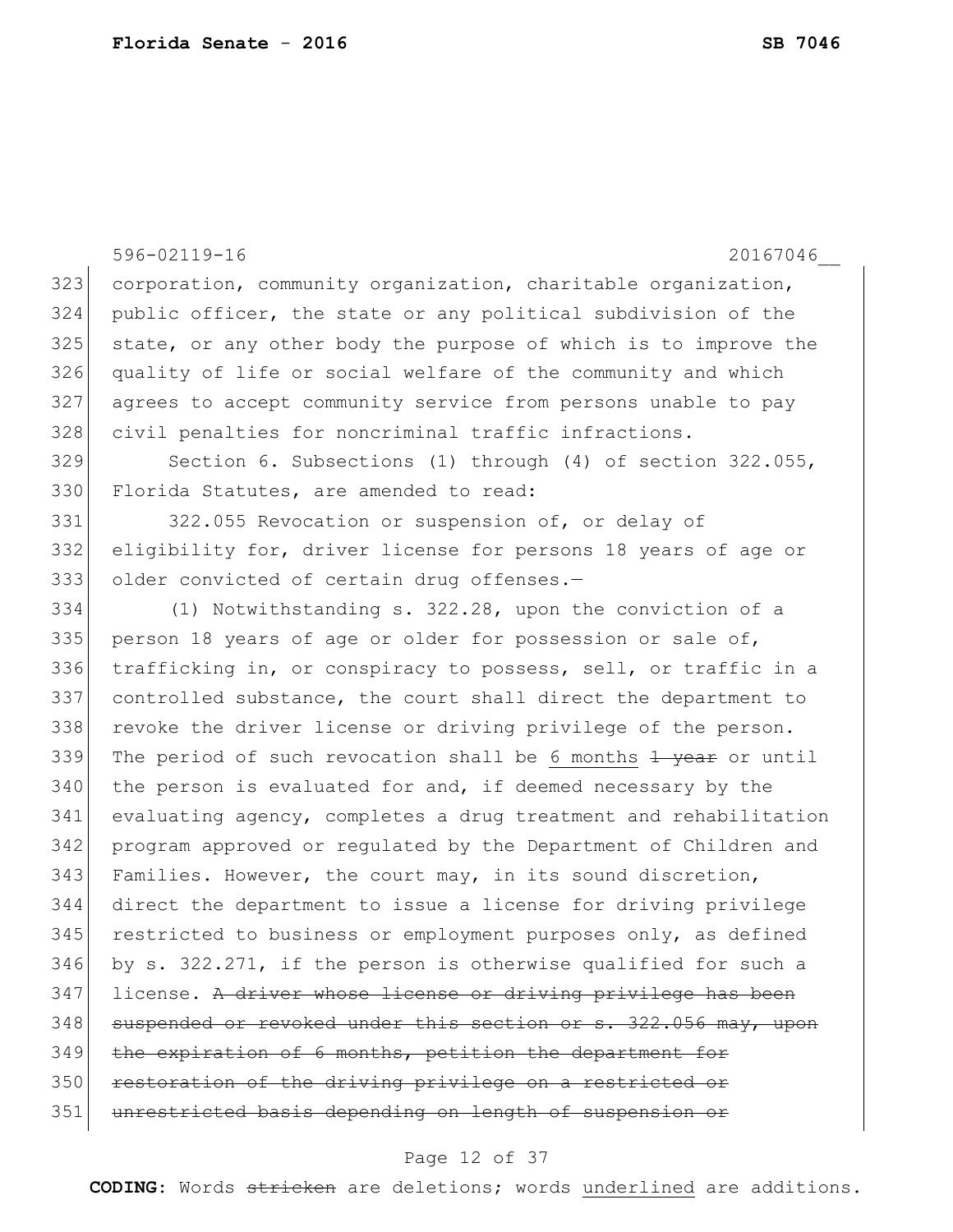596-02119-16 20167046\_\_ 352 revocation. In no case shall A restricted license may not be 353 available until 6 months of the suspension or revocation period 354 has expired.

355 (2) If a person 18 years of age or older is convicted for 356 the possession or sale of, trafficking in, or conspiracy to 357 possess, sell, or traffic in a controlled substance and such 358 person is eligible by reason of age for a driver license or 359 privilege, the court shall direct the department to withhold 360 issuance of such person's driver license or driving privilege 361 for a period of 6 months  $\frac{1}{2}$  year after the date the person was 362 convicted or until the person is evaluated for and, if deemed 363 necessary by the evaluating agency, completes a drug treatment 364 and rehabilitation program approved or regulated by the 365 Department of Children and Families. However, the court may, in 366 its sound discretion, direct the department to issue a license 367 for driving privilege restricted to business or employment 368 purposes only, as defined by s.  $322.271$ , if the person is 369 otherwise qualified for such a license. A driver whose license 370 or driving privilege has been suspended or revoked under this 371 section or s. 322.056 may, upon the expiration of 6 months, 372 petition the department for restoration of the driving privilege 373 on a restricted or unrestricted basis depending on the length of 374 suspension or revocation. In no case shall A restricted license 375 may not be available until 6 months of the suspension or 376 revocation period has expired.

377 (3) If a person 18 years of age or older is convicted for 378 the possession or sale of, trafficking in, or conspiracy to 379 possess, sell, or traffic in a controlled substance and such 380 | person's driver license or driving privilege is already under

#### Page 13 of 37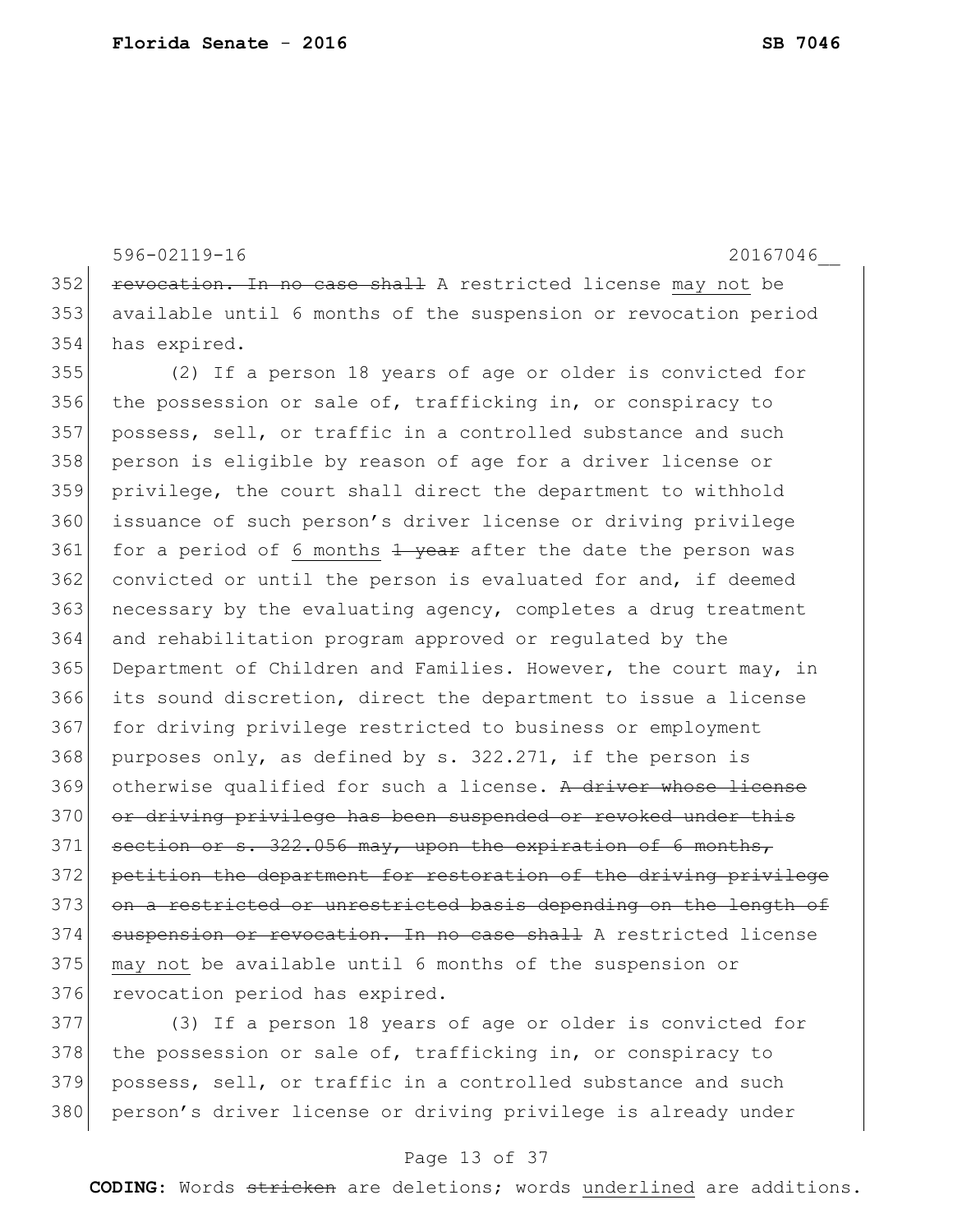596-02119-16 20167046\_\_ 381 suspension or revocation for any reason, the court shall direct 382 the department to extend the period of such suspension or 383 revocation by an additional period of 6 months  $\frac{1}{1}$  year or until 384 the person is evaluated for and, if deemed necessary by the 385 evaluating agency, completes a drug treatment and rehabilitation 386 program approved or regulated by the Department of Children and 387 Families. However, the court may, in its sound discretion, 388 direct the department to issue a license for driving privilege 389 restricted to business or employment purposes only, as defined 390 by s. 322.271, if the person is otherwise qualified for such a 391 license. A driver whose license or driving privilege has been 392 suspended or revoked under this section or s. 322.056 may, upon 393 the expiration of 6 months, petition the department for 394 restoration of the driving privilege on a restricted or 395 unrestricted basis depending on the length of suspension or 396 revocation. In no case shall A restricted license may not be 397 available until 6 months of the suspension or revocation period 398 has expired.

399 (4) If a person 18 years of age or older is convicted for 400 the possession or sale of, trafficking in, or conspiracy to 401 possess, sell, or traffic in a controlled substance and such 402 person is ineligible by reason of age for a driver license or 403 driving privilege, the court shall direct the department to 404 withhold issuance of such person's driver license or driving 405 privilege for a period of 6 months  $\frac{1}{1}$  year after the date that he 406 or she would otherwise have become eligible or until he or she 407 becomes eligible by reason of age for a driver license and is 408 evaluated for and, if deemed necessary by the evaluating agency, 409 completes a drug treatment and rehabilitation program approved

#### Page 14 of 37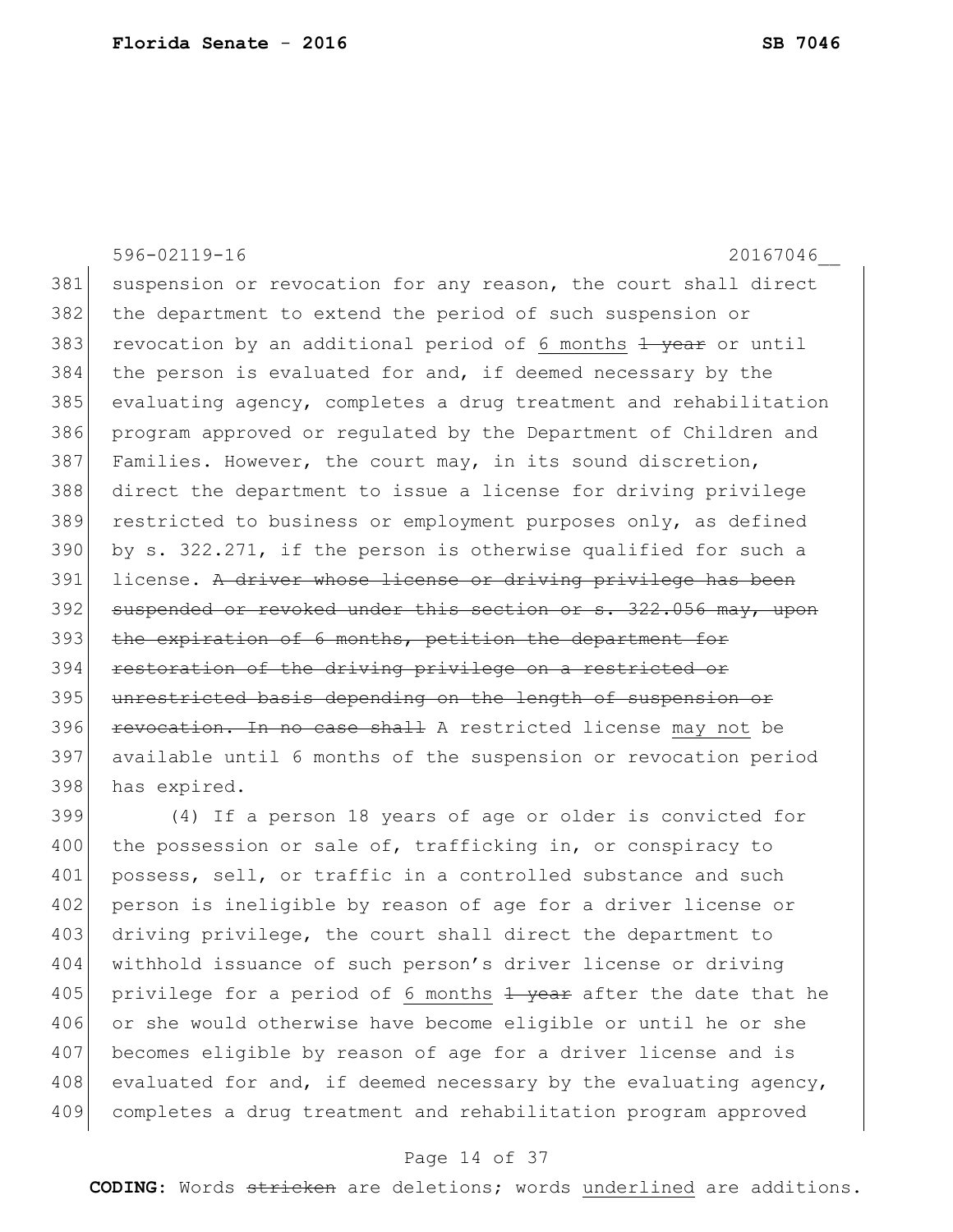596-02119-16 20167046\_\_ 410 or regulated by the Department of Children and Families. 411 However, the court may, in its sound discretion, direct the 412 department to issue a license for driving privilege restricted 413 to business or employment purposes only, as defined by s. 414 322.271, if the person is otherwise qualified for such a 415 license. A driver whose license or driving privilege has been 416 suspended or revoked under this section or s. 322.056 may, upon 417 the expiration of 6 months, petition the department for 418 restoration of the driving privilege on a restricted or 419 unrestricted basis depending on the length of suspension or 420 **revocation.** In no case shall A restricted license may not be 421 available until 6 months of the suspension or revocation period 422 has expired. 423 Section 7. Section 322.056, Florida Statutes, is amended to 424 read: 425 322.056 Mandatory revocation or suspension of, or delay of 426 eligibility for, driver license for persons under age 18 found 427 quilty of certain alcohol, drug, or tobacco offenses; 428 prohibition.— 429 (1) Notwithstanding the provisions of s. 322.055, if a 430 person under 18 years of age is found quilty of or delinquent 431 for a violation of  $s. 562.11(2)$ ,  $s. 562.111$ , or chapter 893, 432 and: 433 (a) The person is eligible by reason of age for a driver 434 license or driving privilege, the court shall direct the 435 department to revoke or to withhold issuance of his or her 436 driver license or driving privilege for a period of 6 months. $\div$ 437 1. Not less than 6 months and not more than 1 year for the 438 first violation.

### Page 15 of 37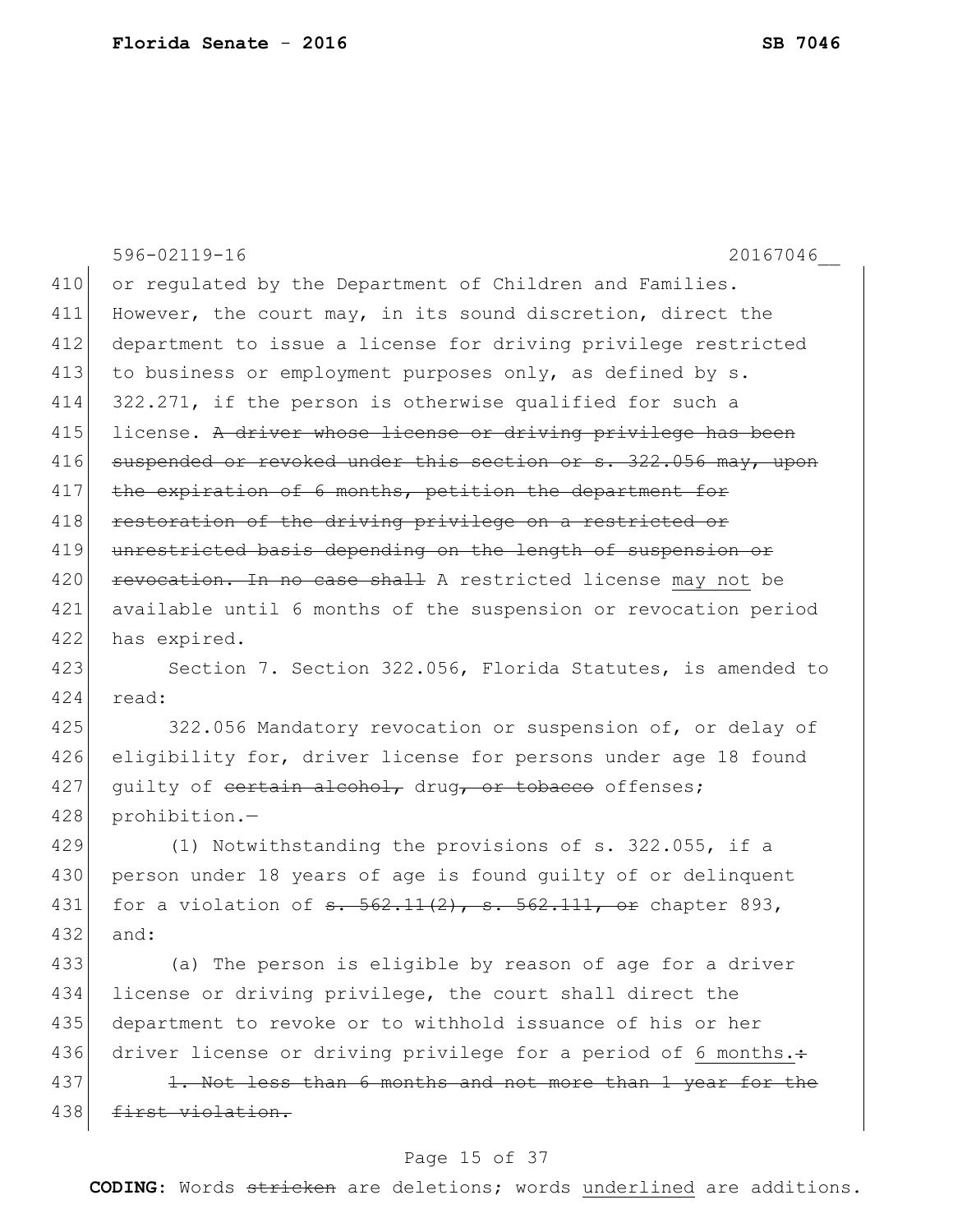|     | 596-02119-16<br>20167046                                        |
|-----|-----------------------------------------------------------------|
| 439 | 2. Two years, for a subsequent violation.                       |
| 440 | (b) The person's driver license or driving privilege is         |
| 441 | under suspension or revocation for any reason, the court shall  |
| 442 | direct the department to extend the period of suspension or     |
| 443 | revocation by an additional period of 6 months.:                |
| 444 | 1. Not less than 6 months and not more than 1 year for the      |
| 445 | first violation.                                                |
| 446 | 2. Two years, for a subsequent violation.                       |
| 447 | (c) The person is ineligible by reason of age for a driver      |
| 448 | license or driving privilege, the court shall direct the        |
| 449 | department to withhold issuance of his or her driver license or |
| 450 | driving privilege for a period of:                              |
| 451 | 1. Not less than 6 months and not more than 1 year after        |
| 452 | the date on which he or she would otherwise have become         |
| 453 | eligible, for the first violation.                              |
| 454 | 2. Two years after the date on which he or she would            |
| 455 | otherwise have become eligible, for a subsequent violation.     |
| 456 |                                                                 |
| 457 | However, the court may, in its sound discretion, direct the     |
| 458 | department to issue a license for driving privileges restricted |
| 459 | to business or employment purposes only, as defined in s.       |
| 460 | 322.271, if the person is otherwise qualified for such a        |
| 461 | <del>license.</del>                                             |
| 462 | (2) If a person under 18 years of age is found by the court     |
| 463 | to have committed a noncriminal violation under s. 569.11 or s. |
| 464 | 877.112(6) or (7) and that person has failed to comply with the |
| 465 | procedures established in that section by failing to fulfill    |
| 466 | community service requirements, failing to pay the applicable   |
| 467 | fine, or failing to attend a locally available school-approved  |

# Page 16 of 37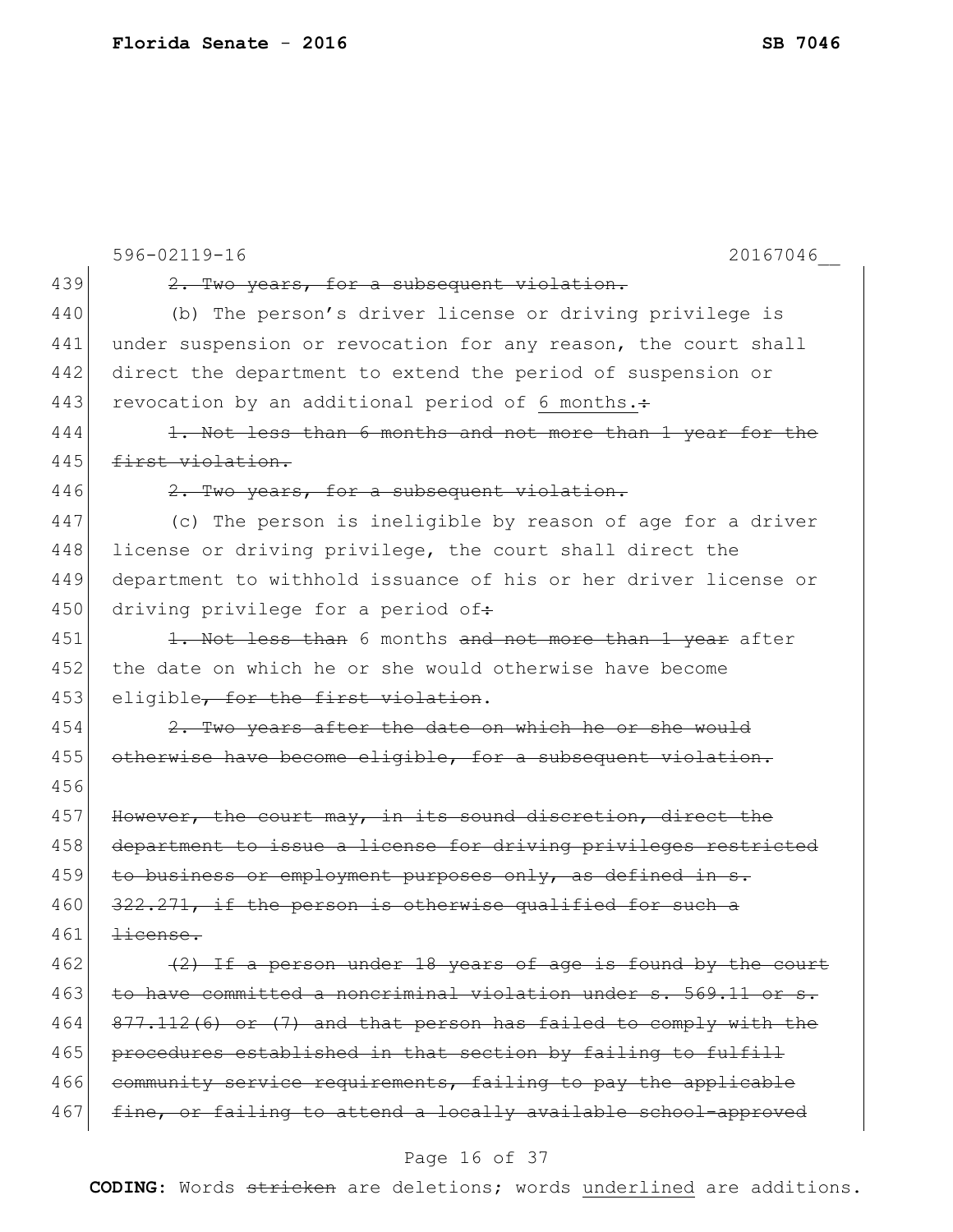|     | 596-02119-16<br>20167046                                        |
|-----|-----------------------------------------------------------------|
| 468 | anti-tobacco program, and:                                      |
| 469 | (a) The person is eligible by reason of age for a driver        |
| 470 | license or driving privilege, the court shall direct the        |
| 471 | department to revoke or to withhold issuance of his or her      |
| 472 | driver license or driving privilege as follows:                 |
| 473 | 1. For the first violation, for 30 days.                        |
| 474 | 2. For the second violation within 12 weeks of the first        |
| 475 | violation, for 45 days.                                         |
| 476 | (b) The person's driver license or driving privilege is         |
| 477 | under suspension or revocation for any reason, the court shall  |
| 478 | direct the department to extend the period of suspension or     |
| 479 | revocation by an additional period as follows:                  |
| 480 | 1. For the first violation, for 30 days.                        |
| 481 | 2. For the second violation within 12 weeks of the first        |
| 482 | violation, for 45 days.                                         |
| 483 | (e) The person is incligible by reason of age for a driver      |
| 484 | license or driving privilege, the court shall direct the        |
| 485 | department to withhold issuance of his or her driver license or |
| 486 | driving privilege as follows:                                   |
| 487 | 1. For the first violation, for 30 days.                        |
| 488 | 2. For the second violation within 12 weeks of the first        |
| 489 | violation, for 45 days.                                         |
| 490 |                                                                 |
| 491 | Any second violation of s. 569.11 or s. 877.112(6) or (7) not   |
| 492 | within the 12-week period after the first violation will be     |
| 493 | treated as a first violation and in the same manner as provided |
| 494 | in this subsection.                                             |
| 495 | (3) If a person under 18 years of age is found by the court     |
| 496 | to have committed a third violation of s. 569.11 or s.          |
|     |                                                                 |

# Page 17 of 37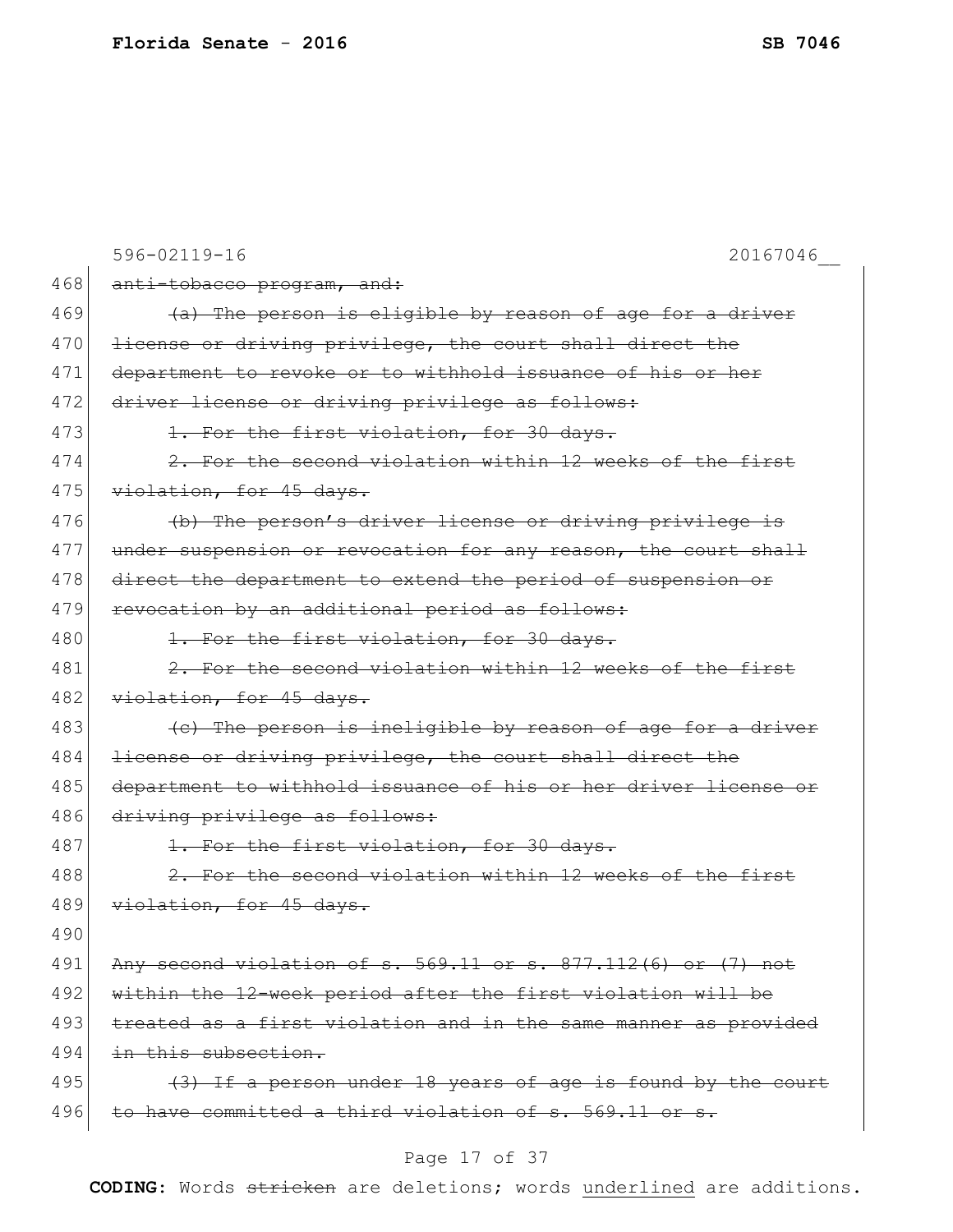|     | $596 - 02119 - 16$<br>20167046                                           |
|-----|--------------------------------------------------------------------------|
| 497 | 877.112(6) or (7) within 12 weeks of the first violation, the            |
| 498 | court must direct the Department of Highway Safety and Motor             |
| 499 | Vehicles to suspend or withhold issuance of his or her driver            |
| 500 | license or driving privilege for 60 consecutive days. Any third          |
| 501 | $violation of s. 569.11 or s. 877.112(6) or (7) not within the$          |
| 502 | 12-week period after the first violation will be treated as a            |
| 503 | first violation and in the same manner as provided in subsection         |
| 504 | $(2)$ .                                                                  |
| 505 | $(2)$ $(4)$ A penalty imposed under this section shall be in             |
| 506 | addition to any other penalty imposed by law.                            |
| 507 | (5) The suspension or revocation of a person's driver                    |
| 508 | <del>license imposed pursuant to subsection (2) or subsection (3),</del> |
| 509 | shall not result in or be cause for an increase of the convicted         |
| 510 | person's, or his or her parent's or legal guardian's, automobile         |
| 511 | insurance rate or premium or result in points assessed against           |
| 512 | the person's driving record.                                             |
| 513 | Section 8. Section 322.057, Florida Statutes, is repealed.               |
| 514 | Section 9. Subsection (3) of section 322.09, Florida                     |
| 515 | Statutes, is amended, and present subsections (4) and (5) of             |
| 516 | that section are redesignated as subsections (3) and $(4)$ ,             |
| 517 | respectively, to read:                                                   |
| 518 | 322.09 Application of minors; responsibility for negligence              |
| 519 | or misconduct of minor.-                                                 |
| 520 | (3) The department may not issue a driver license or                     |
| 521 | learner's driver license to any applicant under the age of 18            |
| 522 | years who is not in compliance with the requirements of s.               |
| 523 | 322.091.                                                                 |
| 524 | Section 10. Section 322.091, Florida Statutes, is repealed.              |
| 525 | Section 11. Subsection (6) is added to section 322.245,                  |
|     | Page 18 of 37                                                            |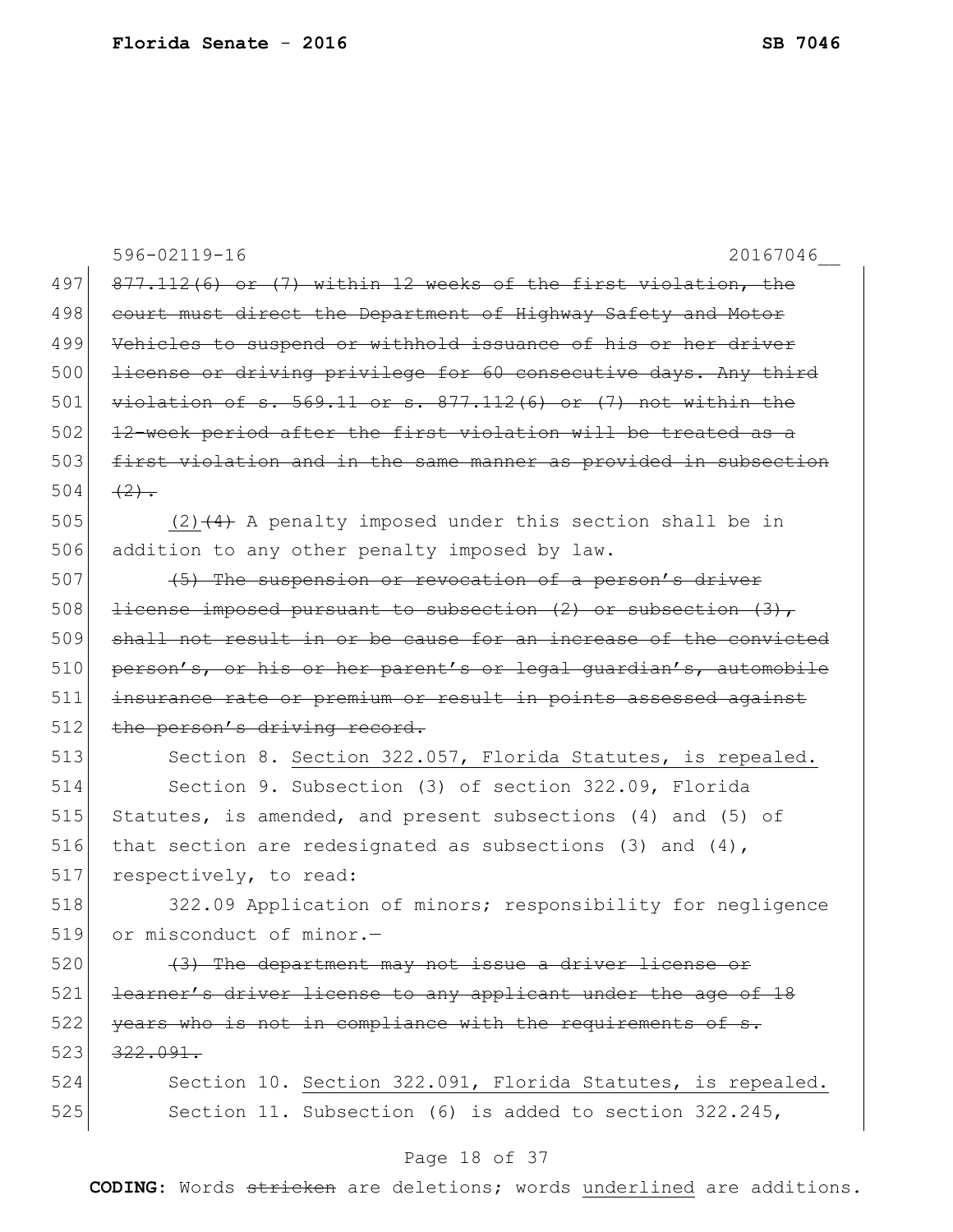|     | 596-02119-16<br>20167046                                         |
|-----|------------------------------------------------------------------|
| 526 | Florida Statutes, to read:                                       |
| 527 | 322.245 Suspension of license upon failure of person             |
| 528 | charged with specified offense under chapter 316, chapter 320,   |
| 529 | or this chapter to comply with directives ordered by traffic     |
| 530 | court or upon failure to pay child support in non-IV-D cases as  |
| 531 | provided in chapter 61 or failure to pay any financial           |
| 532 | obligation in any other criminal case.-                          |
| 533 | (6) Notwithstanding any other law, a person's driver             |
| 534 | license may not be suspended solely for failure to pay a penalty |
| 535 | or court obligation if the person demonstrates to the court,     |
| 536 | after receiving the penalty and prior to the suspension taking   |
| 537 | place, that he or she is unable to pay the penalty or court      |
| 538 | obligation. A person is considered unable to pay if the person   |
| 539 | provides documentation to the appropriate clerk of court         |
| 540 | evidencing that:                                                 |
| 541 | (a) The person receives reemployment assistance or               |
| 542 | unemployment compensation pursuant to chapter 443;               |
| 543 | (b) The person is disabled and incapable of self-support or      |
| 544 | receives benefits under the federal Supplemental Security Income |
| 545 | program or Social Security Disability Insurance program;         |
| 546 | (c) The person receives temporary cash assistance pursuant       |
| 547 | to chapter 414;                                                  |
| 548 | (d) The person is making payments in accordance with a           |
| 549 | confirmed bankruptcy plan under chapter 11, chapter 12, or       |
| 550 | chapter 13 of the United States Bankruptcy Code, 11 U.S.C. ss.   |
| 551 | 101 et seq.;                                                     |
| 552 | (e) The person has been placed on a payment plan or payment      |
| 553 | plans with the clerk of court which in total exceed what is      |
| 554 | determined to be a reasonable payment plan pursuant to s.        |

# Page 19 of 37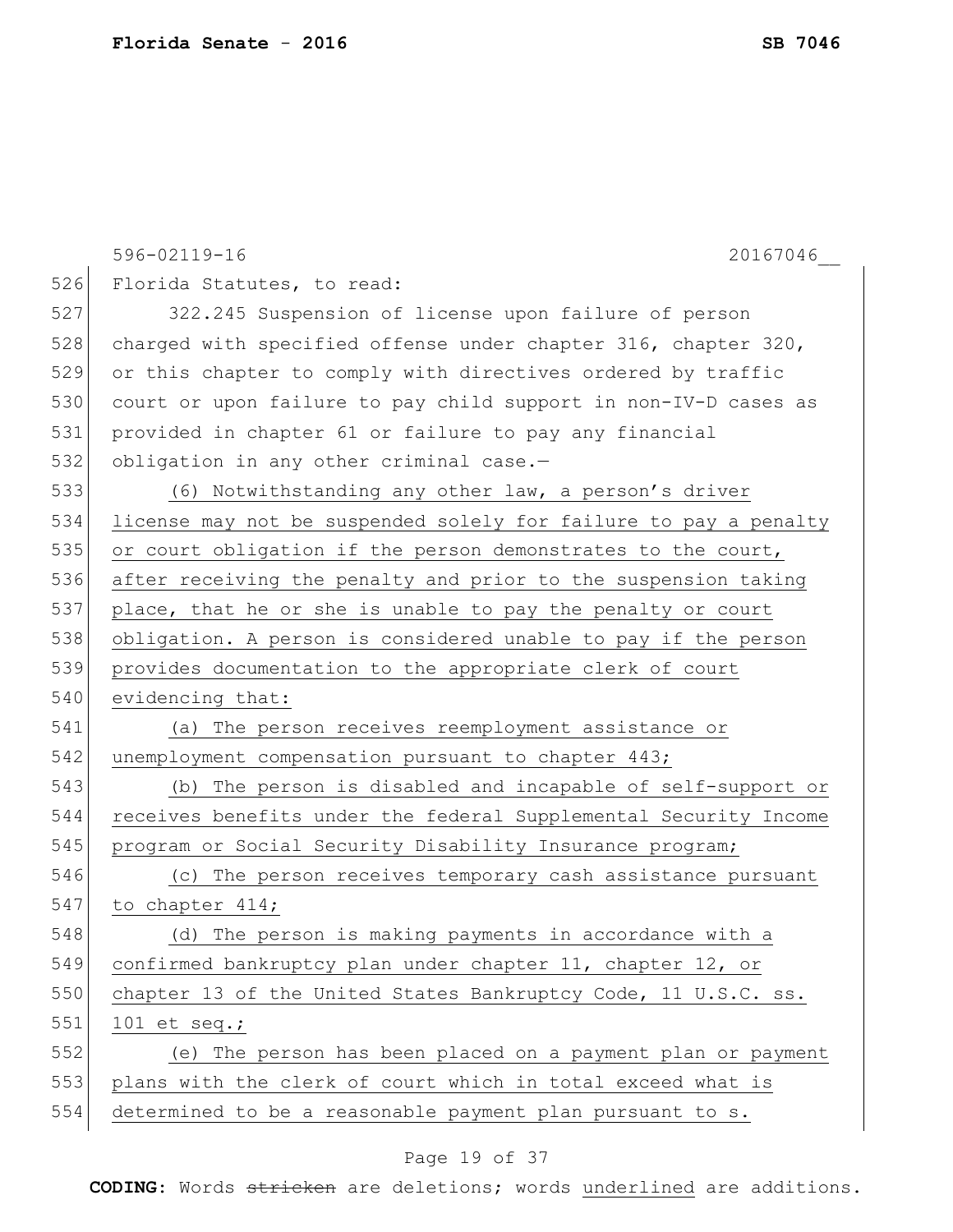|     | 596-02119-16<br>20167046                                         |
|-----|------------------------------------------------------------------|
| 555 | 28.246(4); or                                                    |
| 556 | (f) The person has been determined to be indigent after          |
| 557 | filing an application with the clerk in accordance with s. 27.52 |
| 558 | or s. 57.082.                                                    |
| 559 | Section 12. Subsection (7) of section 322.251, Florida           |
| 560 | Statutes, is repealed.                                           |
| 561 | Section 13. Subsection (8) is added to section 322.271,          |
| 562 | Florida Statutes, to read:                                       |
| 563 | 322.271 Authority to modify revocation, cancellation, or         |
| 564 | suspension order.-                                               |
| 565 | (8) A person whose driver license or privilege to drive has      |
| 566 | been suspended under s. 318.15 or s. 322.245, with the exception |
| 567 | of any suspension related to s. 61.13016, may have his or her    |
| 568 | driver license or driving privilege reinstated on a restricted   |
| 569 | basis by the department in accordance with this section. The     |
| 570 | restricted license shall be valid until the 7-year suspension    |
| 571 | period ends as provided in s. 318.15 or until the debt is paid.  |
| 572 | Section 14. Subsection (10) of section 322.34, Florida           |
| 573 | Statutes, is amended to read:                                    |
| 574 | 322.34 Driving while license suspended, revoked, canceled,       |
| 575 | or disqualified.-                                                |
| 576 | (10) (a) Notwithstanding any other provision of this             |
| 577 | section, if a person does not have a prior forcible felony       |
| 578 | conviction as defined in s. 776.08, the penalties provided in    |
| 579 | paragraph (b) apply if a person's driver license or driving      |
| 580 | privilege is canceled, suspended, or revoked for:                |
| 581 | 1. Failing to pay child support as provided in s. 322.245        |
| 582 | or s. 61.13016;                                                  |
| 583 | 2. Failing to pay any other financial obligation as              |
|     |                                                                  |

# Page 20 of 37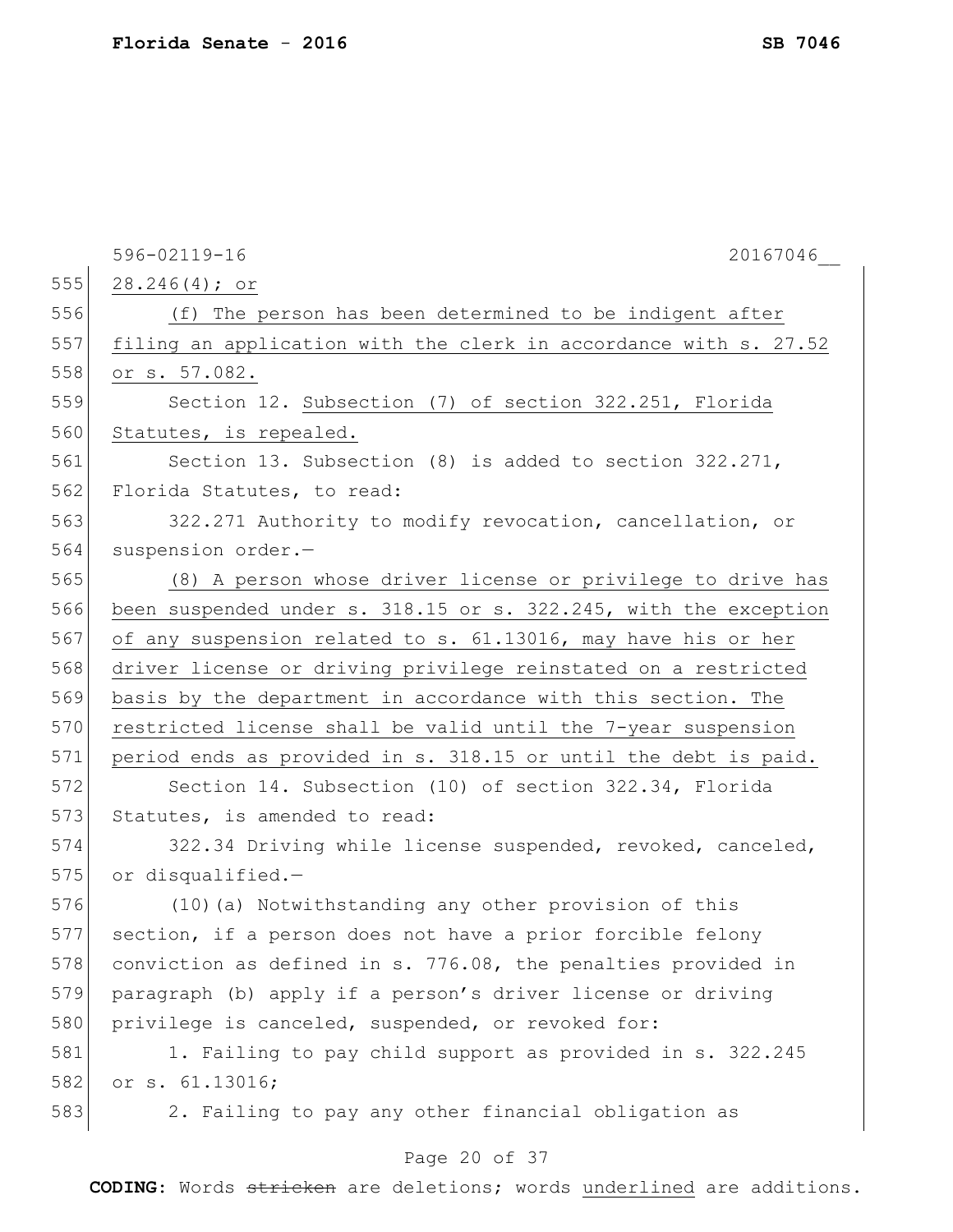596-02119-16 20167046\_\_ 584 provided in s. 322.245 other than those specified in s.  $585$   $322.245(1)$ ; 586 3. Failing to comply with a civil penalty required in s. 587 318.15; 588 4. Failing to maintain vehicular financial responsibility 589 as required by chapter 324; or 590 5. Failing to comply with attendance or other requirements 591 for minors as set forth in  $s. 322.091$ ; or 592 5.<del>6.</del> Having been designated a habitual traffic offender 593 under s. 322.264(1)(d) as a result of suspensions of his or her 594 driver license or driver privilege for any underlying violation 595 listed in subparagraphs  $1.-4.$   $1.-5.$ 596 (b)1. Upon a first conviction for knowingly driving while 597 his or her license is suspended, revoked, or canceled for any of 598 the underlying violations listed in subparagraphs  $(a)$ 1.-5. 599  $(a)$ 1.-6., a person commits a misdemeanor of the second degree, 600 punishable as provided in s. 775.082 or s. 775.083. 601 2. Upon a second or subsequent conviction for the same 602 offense of knowingly driving while his or her license is 603 suspended, revoked, or canceled for any of the underlying 604 violations listed in subparagraphs (a)1.-5.  $\left\{\alpha\right\}$ 1.-6., a person 605 commits a misdemeanor of the first degree, punishable as 606 provided in s. 775.082 or s. 775.083. 607 Section 15. Paragraph (a) of subsection (1) of section 608 562.11, Florida Statutes, is amended to read: 609 562.11 Selling, giving, or serving alcoholic beverages to 610 person under age 21; providing a proper name; misrepresenting or 611 misstating age or age of another to induce licensee to serve 612 alcoholic beverages to person under 21; penalties.-

### Page 21 of 37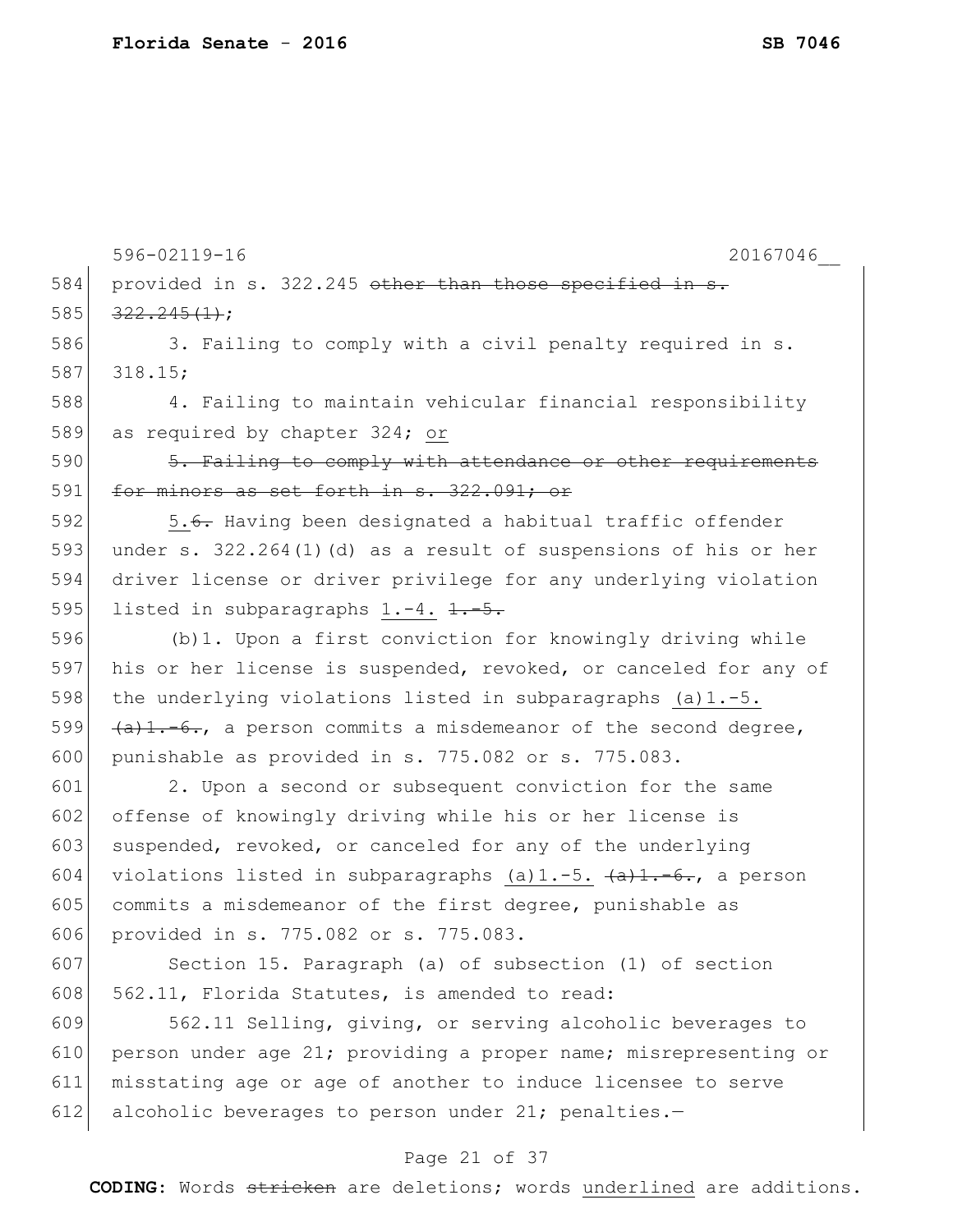596-02119-16 20167046\_\_ 613 (1) (a)  $\pm$ . A person may not sell, give, serve, or permit to 614 be served alcoholic beverages to a person under 21 years of age 615 or permit a person under 21 years of age to consume such 616 beverages on the licensed premises. A person who violates this 617 subparagraph commits a misdemeanor of the second degree, 618 punishable as provided in s. 775.082 or s. 775.083. A person who 619 violates this subparagraph a second or subsequent time within 1 620 year after a prior conviction commits a misdemeanor of the first 621 degree, punishable as provided in s. 775.082 or s. 775.083.  $622$  2. In addition to any other penalty imposed for a violation 623 of subparagraph 1., the court may order the Department of 624 Highway Safety and Motor Vehicles to withhold the issuance of,  $625$  or suspend or revoke, the driver license or driving privilege, 626 as provided in s.  $322.057$ , of any person who violates  $627$  subparagraph 1. This subparagraph does not apply to a licensee, 628  $\vert$  as defined in s. 561.01, who violates subparagraph 1. while 629 acting within the scope of his or her license or an employee or 630  $\sigma$  agent of a licensee, as defined in s. 561.01, who violates 631 subparagraph 1. while engaged within the scope of his or her 632 employment or agency.  $633$   $\overline{3}$ . A court that withholds the issuance of, or suspends or 634 revokes, the driver license or driving privilege of a person 635 pursuant to subparagraph 2. may direct the Department of Highway 636 Safety and Motor Vehicles to issue the person a license for 637 driving privilege restricted to business purposes only, as 638 defined in  $s. 322.271$ , if he or she is otherwise qualified. 639 Section 16. Subsection (3) of section 562.111, Florida 640 Statutes, is repealed. 641 Section 17. Subsections  $(1)$ ,  $(2)$ , and  $(5)$  of section

#### Page 22 of 37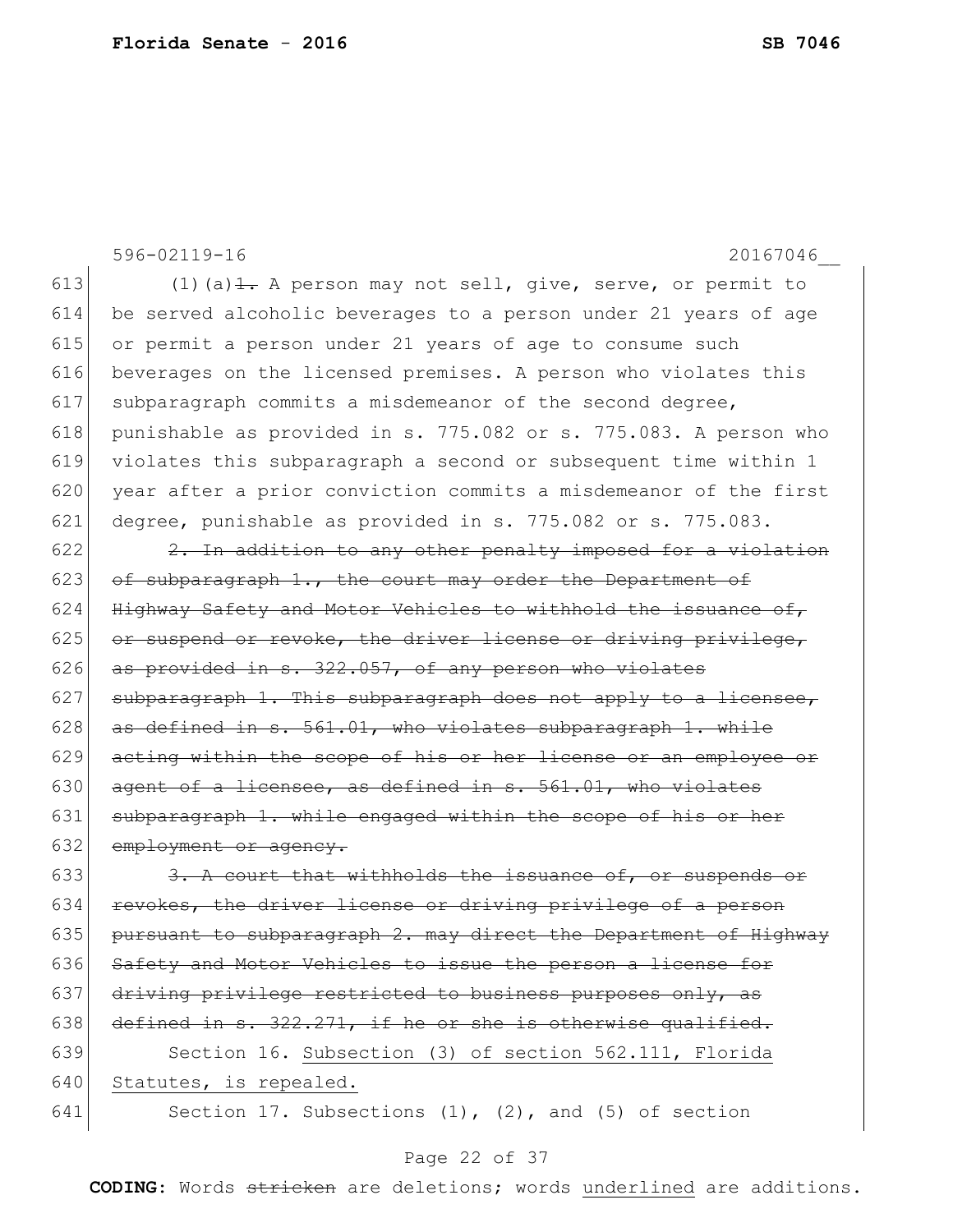|     | 596-02119-16<br>20167046                                         |
|-----|------------------------------------------------------------------|
| 642 | 569.11, Florida Statutes, are amended to read:                   |
| 643 | 569.11 Possession, misrepresenting age or military service       |
| 644 | to purchase, and purchase of tobacco products by persons under   |
| 645 | 18 years of age prohibited; penalties; jurisdiction; disposition |
| 646 | of fines.-                                                       |
| 647 | (1) It is unlawful for any person under 18 years of age to       |
| 648 | knowingly possess any tobacco product. Any person under 18 years |
| 649 | of age who violates the provisions of this subsection commits a  |
| 650 | noncriminal violation as provided in s. 775.08(3), punishable    |
| 651 | by:                                                              |
| 652 | (a) For a first violation, 16 hours of community service         |
| 653 | or, instead of community service, a \$25 fine. In addition, the  |
| 654 | person must attend a school-approved anti-tobacco program, if    |
| 655 | locally available; or                                            |
| 656 | (b) For a second or subsequent violation within 12 weeks of      |
| 657 | the first violation, a \$25 fine. $\div$ or                      |
| 658 | (e) For a third or subsequent violation within 12 weeks of       |
| 659 | the first violation, the court must direct the Department of     |
| 660 | Highway Safety and Motor Vehicles to withhold issuance of or     |
| 661 | suspend or revoke the person's driver license or driving         |
| 662 | privilege, as provided in s. 322.056.                            |
| 663 |                                                                  |
| 664 | Any second or subsequent violation not within the 12-week time   |
| 665 | period after the first violation is punishable as provided for a |
| 666 | first violation.                                                 |
| 667 | (2) It is unlawful for any person under 18 years of age to       |
| 668 | misrepresent his or her age or military service for the purpose  |
| 669 | of inducing a dealer or an agent or employee of the dealer to    |
| 670 | sell, give, barter, furnish, or deliver any tobacco product, or  |

# Page 23 of 37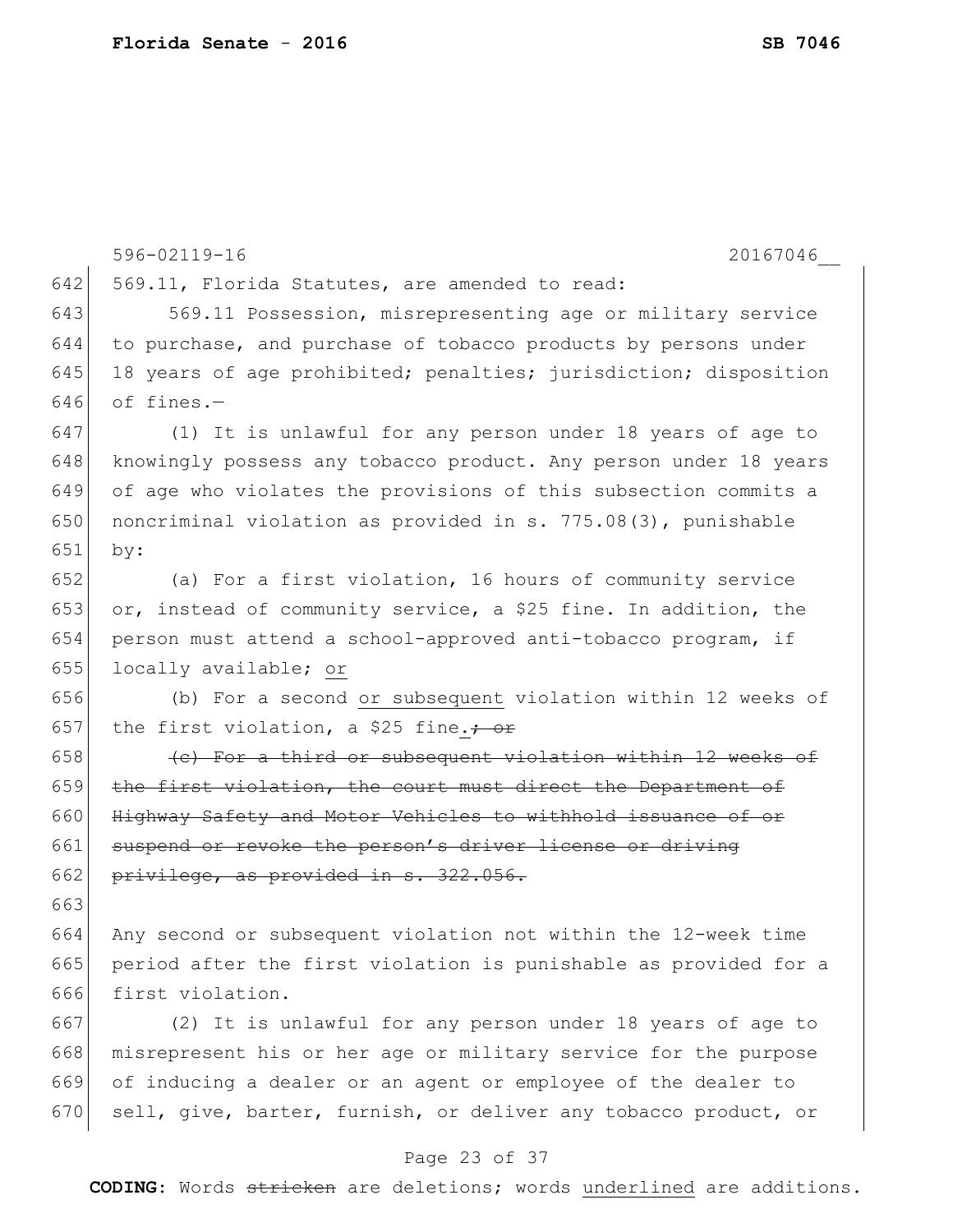|     | 596-02119-16<br>20167046                                         |
|-----|------------------------------------------------------------------|
| 671 | to purchase, or attempt to purchase, any tobacco product from a  |
| 672 | person or a vending machine. Any person under 18 years of age    |
| 673 | who violates a provision of this subsection commits a            |
| 674 | noncriminal violation as provided in s. 775.08(3), punishable    |
| 675 | by:                                                              |
| 676 | (a) For a first violation, 16 hours of community service         |
| 677 | or, instead of community service, a \$25 fine and, in addition,  |
| 678 | the person must attend a school-approved anti-tobacco program,   |
| 679 | if available; or                                                 |
| 680 | (b) For a second or subsequent violation within 12 weeks of      |
| 681 | the first violation, a \$25 fine. $\div$ or                      |
| 682 | (e) For a third or subsequent violation within 12 weeks of       |
| 683 | the first violation, the court must direct the Department of     |
| 684 | Highway Safety and Motor Vehicles to withhold issuance of or     |
| 685 | suspend or revoke the person's driver license or driving         |
| 686 | privilege, as provided in s. 322.056.                            |
| 687 |                                                                  |
| 688 | Any second or subsequent violation not within the 12-week time   |
| 689 | period after the first violation is punishable as provided for a |
| 690 | first violation.                                                 |
| 691 | (5) (a) If a person under 18 years of age is found by the        |
| 692 | court to have committed a noncriminal violation under this       |
| 693 | section and that person has failed to complete community         |
| 694 | service, pay the fine as required by paragraph (1) (a) or        |
| 695 | paragraph (2)(a), or attend a school-approved anti-tobacco       |
| 696 | program, if locally available, the court may must direct the     |
| 697 | Department of Highway Safety and Motor Vehicles to withhold      |
| 698 | issuance of or suspend the driver license or driving privilege   |
| 699 | of that person for a period of 30 consecutive days.              |

# Page 24 of 37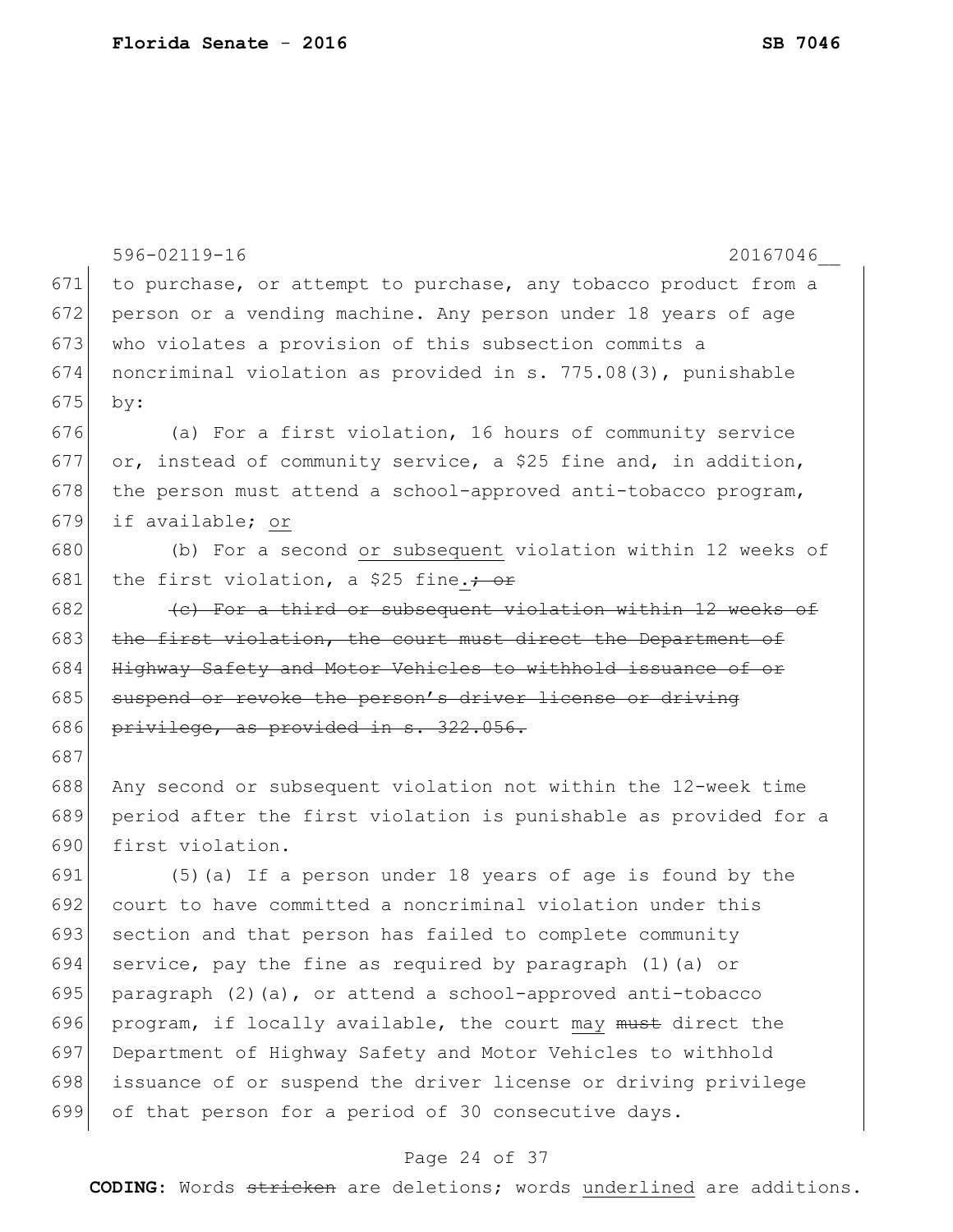596-02119-16 20167046\_\_ 700 (b) If a person under 18 years of age is found by the court 701 to have committed a noncriminal violation under this section and 702 that person has failed to pay the applicable fine as required by 703 paragraph (1)(b) or paragraph (2)(b), the court may must direct 704 the Department of Highway Safety and Motor Vehicles to withhold 705 issuance of or suspend the driver license or driving privilege 706 of that person for a period of 45 consecutive days. 707 Section 18. Subsections (5) and (10) of section 790.22, 708 Florida Statutes, are amended to read: 709 790.22 Use of BB guns, air or gas-operated guns, or 710 electric weapons or devices by minor under 16; limitation; 711 possession of firearms by minor under 18 prohibited; penalties.-712 (5)(a) A minor who violates subsection (3) commits a 713 misdemeanor of the first degree; for a first offense, may serve 714 a period of detention of up to 3 days in a secure detention 715 facility; and, in addition to any other penalty provided by law, 716 shall be required to perform 100 hours of community service. $\div$  $717$  and:  $718$  1. If the minor is eligible by reason of age for a driver 719 <del>license or driving privilege, the court shall direct the</del> 720 Department of Highway Safety and Motor Vehicles to revoke or to 721 withhold issuance of the minor's driver license or driving 722 privilege for up to 1 year. 723  $\sim$  2. If the minor's driver license or driving privilege is 724 under suspension or revocation for any reason, the court shall

725 direct the Department of Highway Safety and Motor Vehicles to 726 extend the period of suspension or revocation by an additional 727 period of up to 1 year.

728  $\frac{3.1f}{7.28}$  3. If the minor is ineligible by reason of age for a driver

#### Page 25 of 37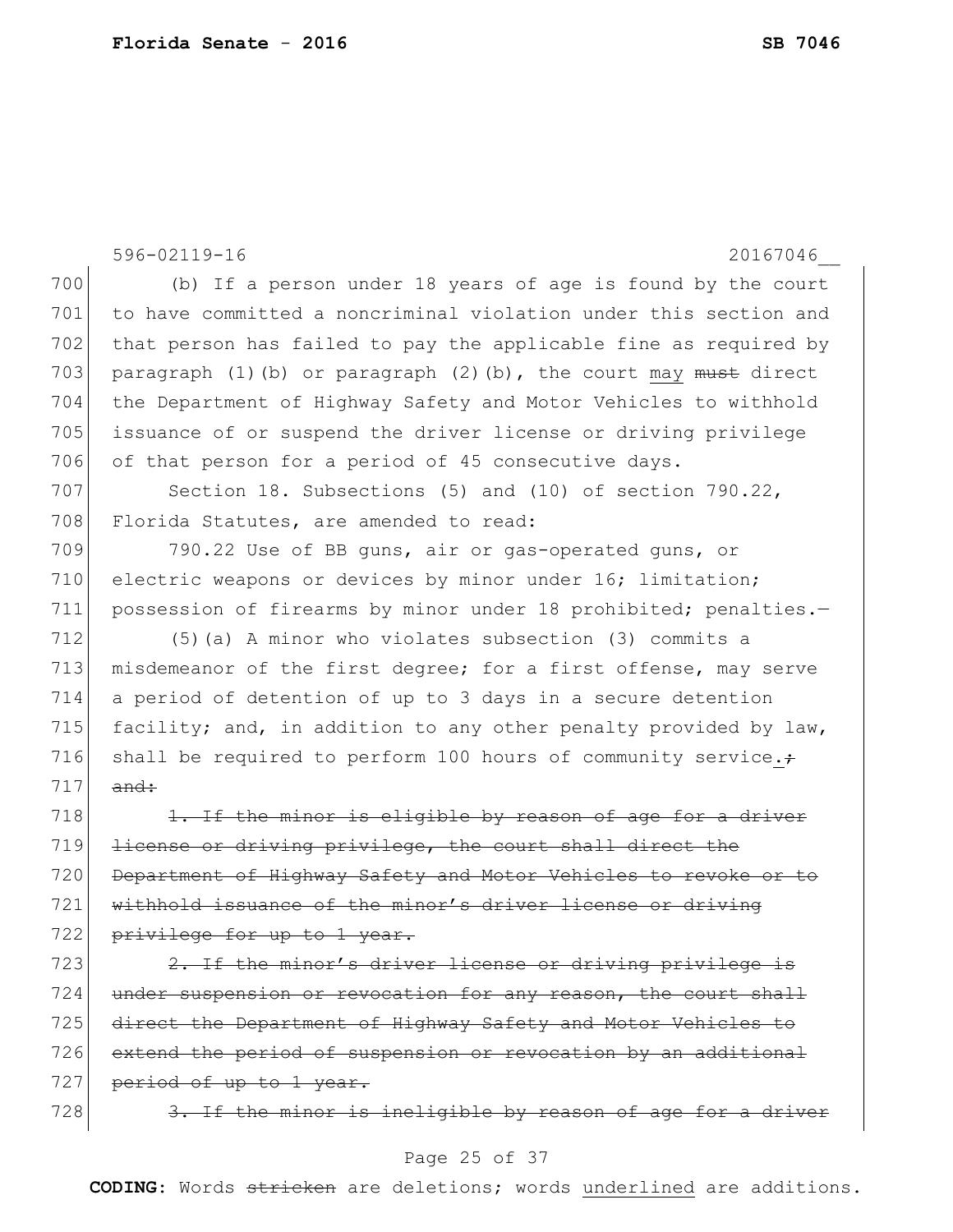596-02119-16 20167046\_\_ 729 license or driving privilege, the court shall direct the 730 Department of Highway Safety and Motor Vehicles to withhold 731 issuance of the minor's driver license or driving privilege for 732 up to 1 year after the date on which the minor would otherwise 733 have become eligible. 734 (b) For a second or subsequent offense, a minor who 735 violates subsection (3) commits a felony of the third degree and 736 shall serve a period of detention of up to 15 days in a secure 737 detention facility and shall be required to perform not less 738 than 100 or nore than 250 hours of community service. $\tau$  and: 739  $\vert$  1. If the minor is eligible by reason of age for a driver 740 license or driving privilege, the court shall direct the 741 Department of Highway Safety and Motor Vehicles to revoke or to 742 withhold issuance of the minor's driver license or driving 743 privilege for up to 2 years. 744  $\left| \right|$  2. If the minor's driver license or driving privilege is 745 under suspension or revocation for any reason, the court shall 746 direct the Department of Highway Safety and Motor Vehicles to 747 extend the period of suspension or revocation by an additional 748 period of up to 2 years.  $749$  3. If the minor is ineligible by reason of age for a driver 750 license or driving privilege, the court shall direct the 751 Department of Highway Safety and Motor Vehicles to withhold 752 issuance of the minor's driver license or driving privilege for 753 up to 2 years after the date on which the minor would otherwise 754 have become eligible. 755 756 For the purposes of this subsection, community service shall be 757 performed, if possible, in a manner involving a hospital

### Page 26 of 37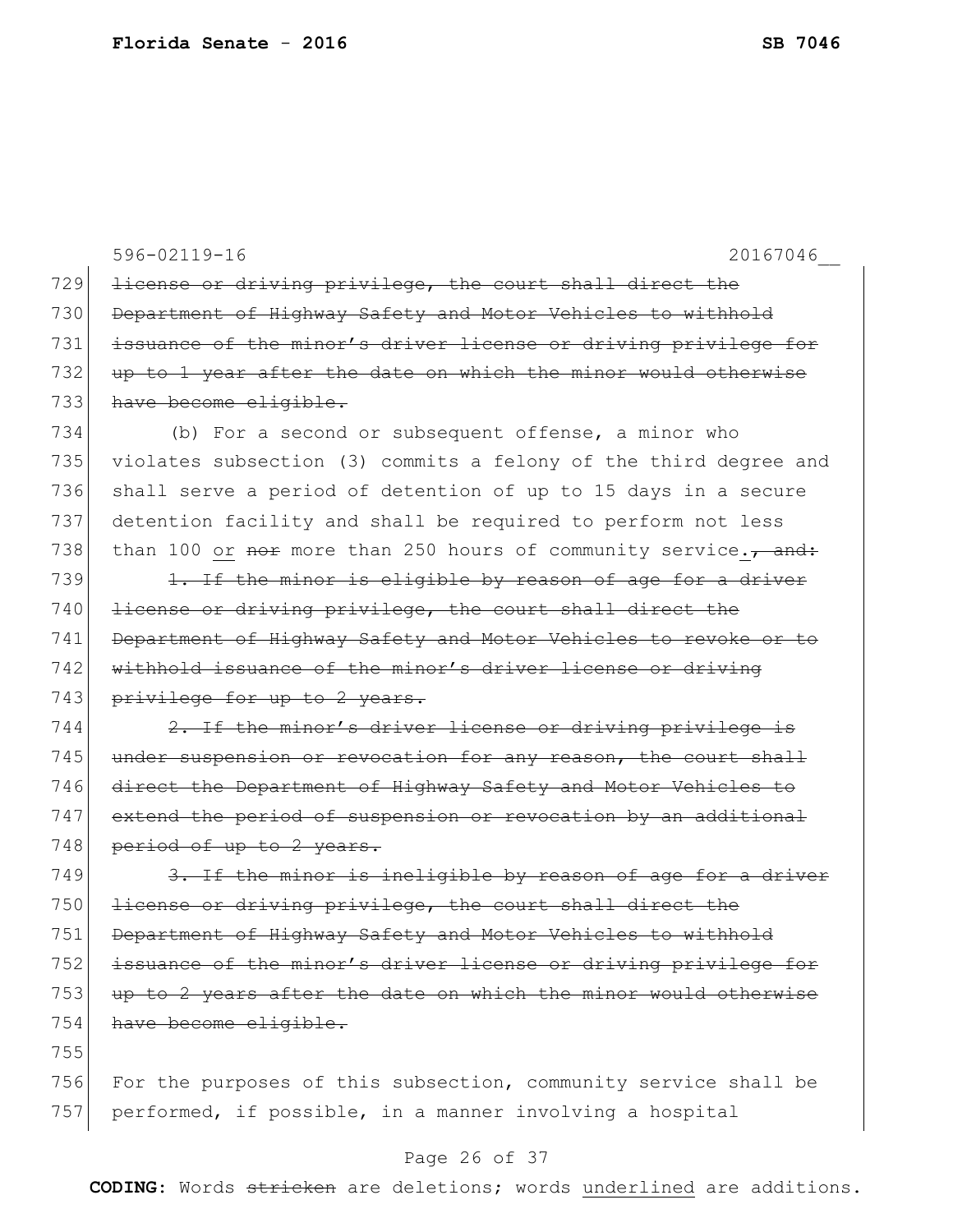|     | 596-02119-16<br>20167046                                        |
|-----|-----------------------------------------------------------------|
| 758 | emergency room or other medical environment that deals on a     |
| 759 | regular basis with trauma patients and gunshot wounds.          |
| 760 | (10) If a minor is found to have committed an offense under     |
| 761 | subsection (9), the court shall impose the following penalties  |
| 762 | in addition to any penalty imposed under paragraph (9) (a) or   |
| 763 | paragraph (9)(b):                                               |
| 764 | (a) For a first offense:                                        |
| 765 | 1. If the minor is eligible by reason of age for a driver       |
| 766 | license or driving privilege, the court shall direct the        |
| 767 | Department of Highway Safety and Motor Vehicles to revoke or to |
| 768 | withhold issuance of the minor's driver license or driving      |
| 769 | privilege for up to 1 year.                                     |
| 770 | 2. If the minor's driver license or driving privilege is        |
| 771 | under suspension or revocation for any reason, the court shall  |
| 772 | direct the Department of Highway Safety and Motor Vehicles to   |
| 773 | extend the period of suspension or revocation by an additional  |
| 774 | period for up to 1 year.                                        |
| 775 | 3. If the minor is ineligible by reason of age for a driver     |
| 776 | license or driving privilege, the court shall direct the        |
| 777 | Department of Highway Safety and Motor Vehicles to withhold     |
| 778 | issuance of the minor's driver license or driving privilege for |
| 779 | up to 1 year after the date on which the minor would otherwise  |
| 780 | have become eligible.                                           |
| 781 | (b) For a second or subsequent offense:                         |
| 782 | 1. If the minor is eligible by reason of age for a driver       |
| 783 | license or driving privilege, the court shall direct the        |
| 784 | Department of Highway Safety and Motor Vehicles to revoke or to |
| 785 | withhold issuance of the minor's driver license or driving      |
| 786 | privilege for up to 2 years.                                    |
|     |                                                                 |

# Page 27 of 37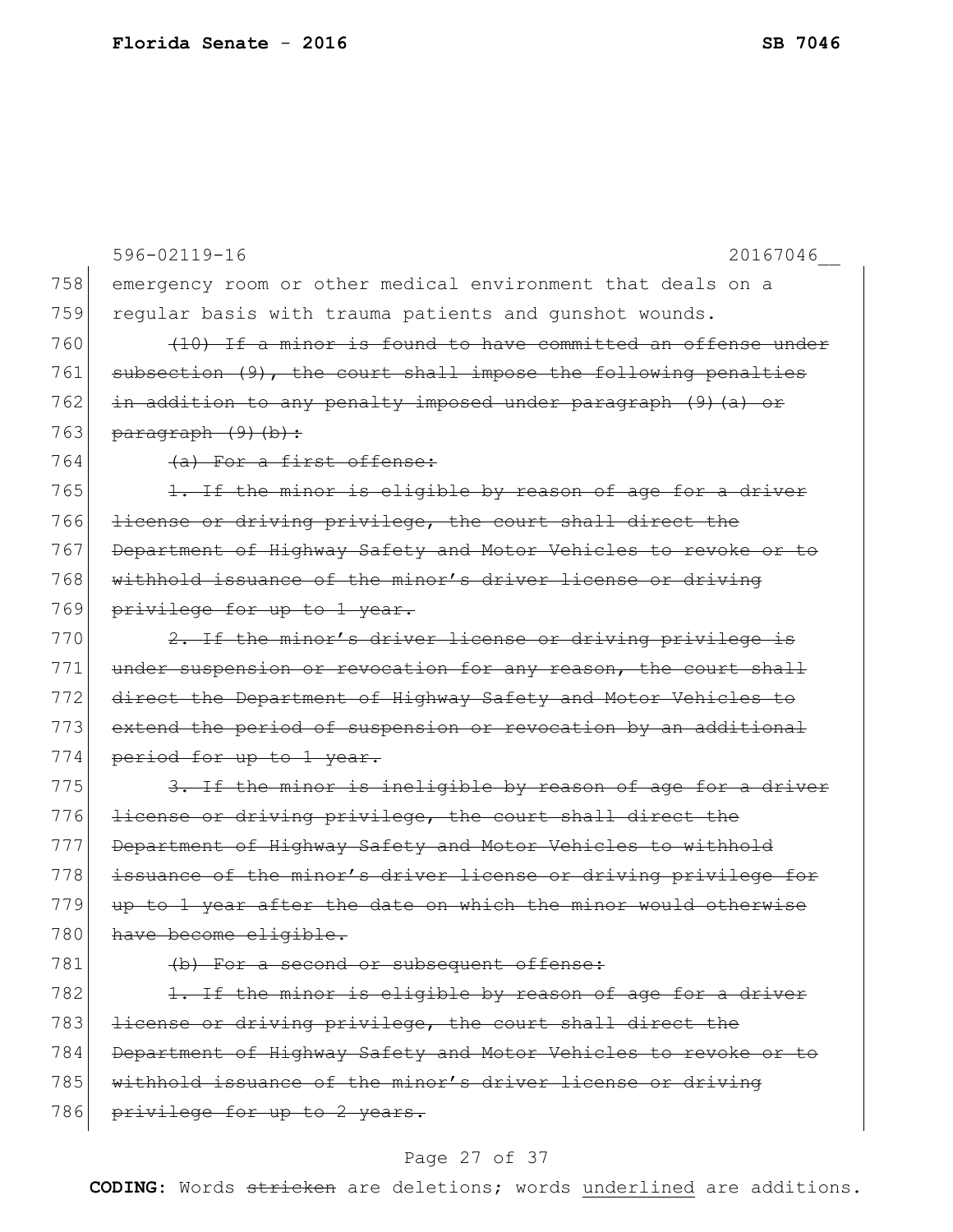|     | 596-02119-16<br>20167046                                        |
|-----|-----------------------------------------------------------------|
| 787 | 2. If the minor's driver license or driving privilege is        |
| 788 | under suspension or revocation for any reason, the court shall  |
| 789 | direct the Department of Highway Safety and Motor Vehicles to   |
| 790 | extend the period of suspension or revocation by an additional  |
| 791 | period for up to 2 years.                                       |
| 792 | 3. If the minor is ineligible by reason of age for a driver     |
| 793 | license or driving privilege, the court shall direct the        |
| 794 | Department of Highway Safety and Motor Vehicles to withhold     |
| 795 | issuance of the minor's driver license or driving privilege for |
| 796 | up to 2 years after the date on which the minor would otherwise |
| 797 | have become eligible.                                           |
| 798 | Section 19. Subsections (7) and (8) of section 806.13,          |
| 799 | Florida Statutes, are amended, and present subsection (9) of    |
| 800 | that section is redesignated as subsection (7), to read:        |
| 801 | 806.13 Criminal mischief; penalties; penalty for minor.-        |
| 802 | (7) In addition to any other penalty provided by law, if a      |
| 803 | minor is found to have committed a delinquent act under this    |
| 804 | section for placing graffiti on any public property or private  |
| 805 | property, and:                                                  |
| 806 | (a) The minor is eligible by reason of age for a driver         |
| 807 | license or driving privilege, the court shall direct the        |
| 808 | Department of Highway Safety and Motor Vehicles to revoke or    |
| 809 | withhold issuance of the minor's driver license or driving      |
| 810 | privilege for not more than 1 year.                             |
| 811 | (b) The minor's driver license or driving privilege is          |
| 812 | under suspension or revocation for any reason, the court shall  |
| 813 | direct the Department of Highway Safety and Motor Vehicles to   |
| 814 | extend the period of suspension or revocation by an additional  |
| 815 | period of not more than 1 year.                                 |

# Page 28 of 37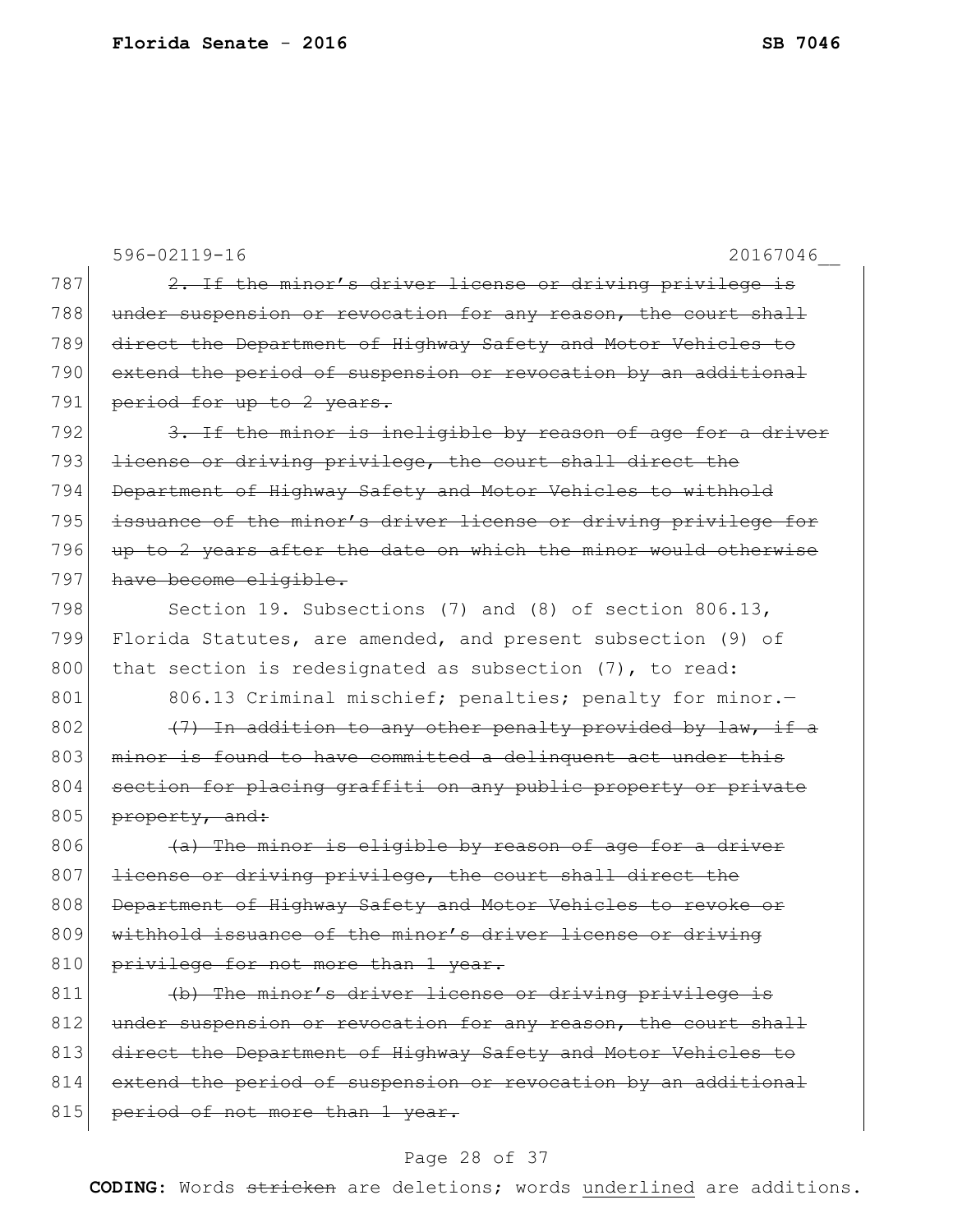|     | 596-02119-16<br>20167046                                         |
|-----|------------------------------------------------------------------|
| 816 | (e) The minor is ineligible by reason of age for a driver        |
| 817 | license or driving privilege, the court shall direct the         |
| 818 | Department of Highway Safety and Motor Vehicles to withhold      |
| 819 | issuance of the minor's driver license or driving privilege for  |
| 820 | not more than 1 year after the date on which he or she would     |
| 821 | otherwise have become eligible.                                  |
| 822 | (8) A minor whose driver license or driving privilege is         |
| 823 | revoked, suspended, or withheld under subsection (7) may elect   |
| 824 | to reduce the period of revocation, suspension, or withholding   |
| 825 | by performing community service at the rate of 1 day for each    |
| 826 | hour of community service performed. In addition, if the court   |
| 827 | determines that due to a family hardship, the minor's driver     |
| 828 | license or driving privilege is necessary for employment or      |
| 829 | medical purposes of the minor or a member of the minor's family, |
| 830 | the court shall order the minor to perform community service and |
| 831 | reduce the period of revocation, suspension, or withholding at   |
| 832 | the rate of 1 day for each hour of community service performed.  |
| 833 | As used in this subsection, the term "community service" means   |
| 834 | cleaning graffiti from public property.                          |
| 835 | Section 20. Section 812.0155, Florida Statutes, is               |
| 836 | repealed.                                                        |
| 837 | Section 21. Section 832.09, Florida Statutes, is repealed.       |
| 838 | Section 22. Subsections (6) and (7) and paragraphs (c) and       |
| 839 | (d) of subsection (8) of section 877.112, Florida Statutes, are  |
| 840 | amended to read:                                                 |
| 841 | 877.112 Nicotine products and nicotine dispensing devices;       |
| 842 | prohibitions for minors; penalties; civil fines; signage         |
| 843 | requirements; preemption.-                                       |
| 844 | (6) PROHIBITIONS ON POSSESSION OF NICOTINE PRODUCTS OR           |
|     |                                                                  |

# Page 29 of 37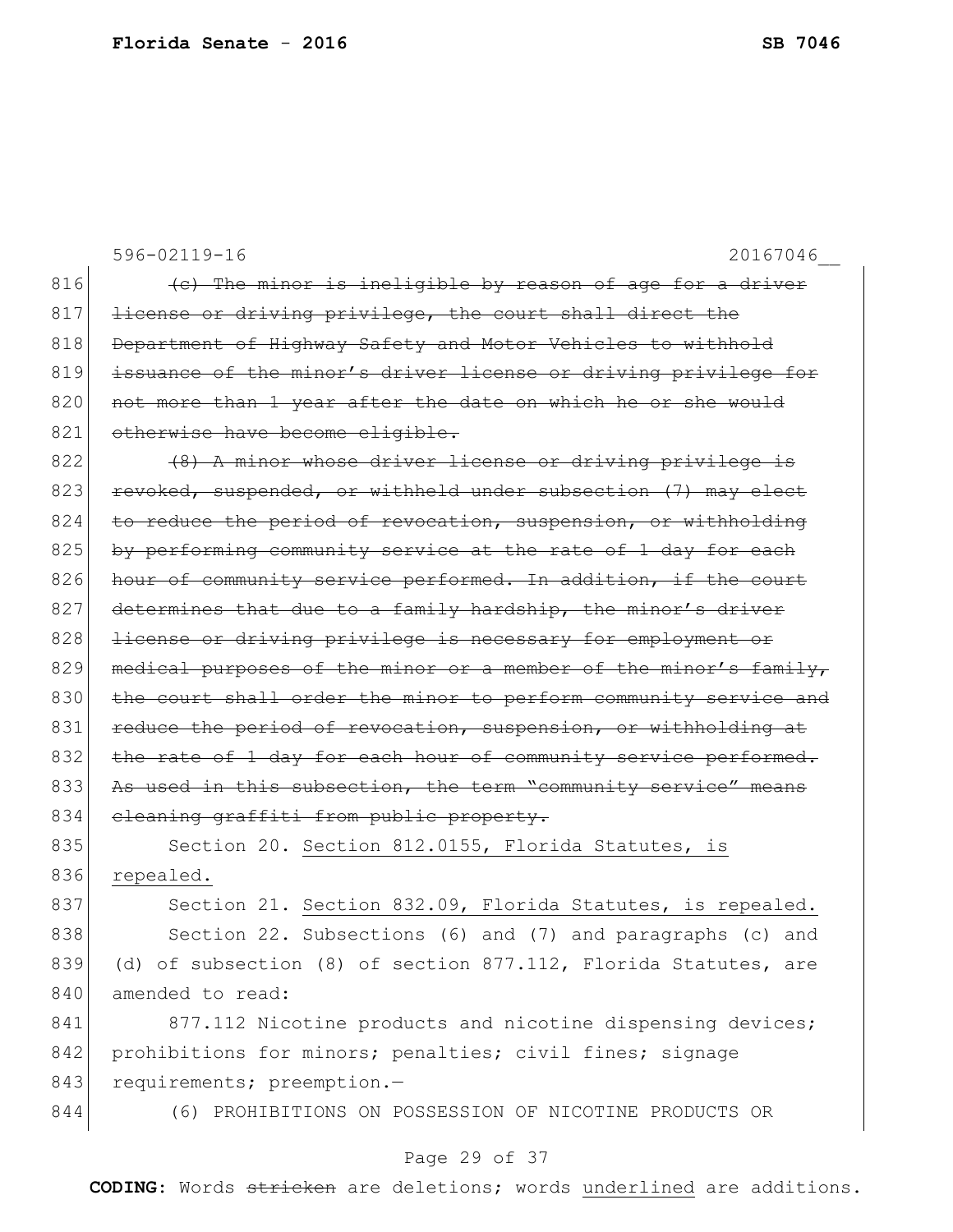|     | 596-02119-16<br>20167046                                         |
|-----|------------------------------------------------------------------|
| 845 | NICOTINE DISPENSING DEVICES BY MINORS.-It is unlawful for any    |
| 846 | person under 18 years of age to knowingly possess any nicotine   |
| 847 | product or a nicotine dispensing device. Any person under 18     |
| 848 | years of age who violates this subsection commits a noncriminal  |
| 849 | violation as defined in s. 775.08(3), punishable by:             |
| 850 | (a) For a first violation, 16 hours of community service         |
| 851 | or, instead of community service, a \$25 fine. In addition, the  |
| 852 | person must attend a school-approved anti-tobacco and nicotine   |
| 853 | program, if locally available; or                                |
| 854 | (b) For a second or subsequent violation within 12 weeks of      |
| 855 | the first violation, a \$25 fine. $\div$ or                      |
| 856 | (e) For a third or subsequent violation within 12 weeks of       |
| 857 | the first violation, the court must direct the Department of     |
| 858 | Highway Safety and Motor Vehicles to withhold issuance of or     |
| 859 | suspend or revoke the person's driver license or driving         |
| 860 | privilege, as provided in s. 322.056.                            |
| 861 |                                                                  |
| 862 | Any second or subsequent violation not within the 12-week time   |
| 863 | period after the first violation is punishable as provided for a |
| 864 | first violation.                                                 |
| 865 | (7) PROHIBITION ON MISREPRESENTING AGE.-It is unlawful for       |
| 866 | any person under 18 years of age to misrepresent his or her age  |
| 867 | or military service for the purpose of inducing a retailer of    |
| 868 | nicotine products or nicotine dispensing devices or an agent or  |
| 869 | employee of such retailer to sell, give, barter, furnish, or     |
| 870 | deliver any nicotine product or nicotine dispensing device, or   |
| 871 | to purchase, or attempt to purchase, any nicotine product or     |
| 872 | nicotine dispensing device from a person or a vending machine.   |

### Page 30 of 37

873 Any person under 18 years of age who violates this subsection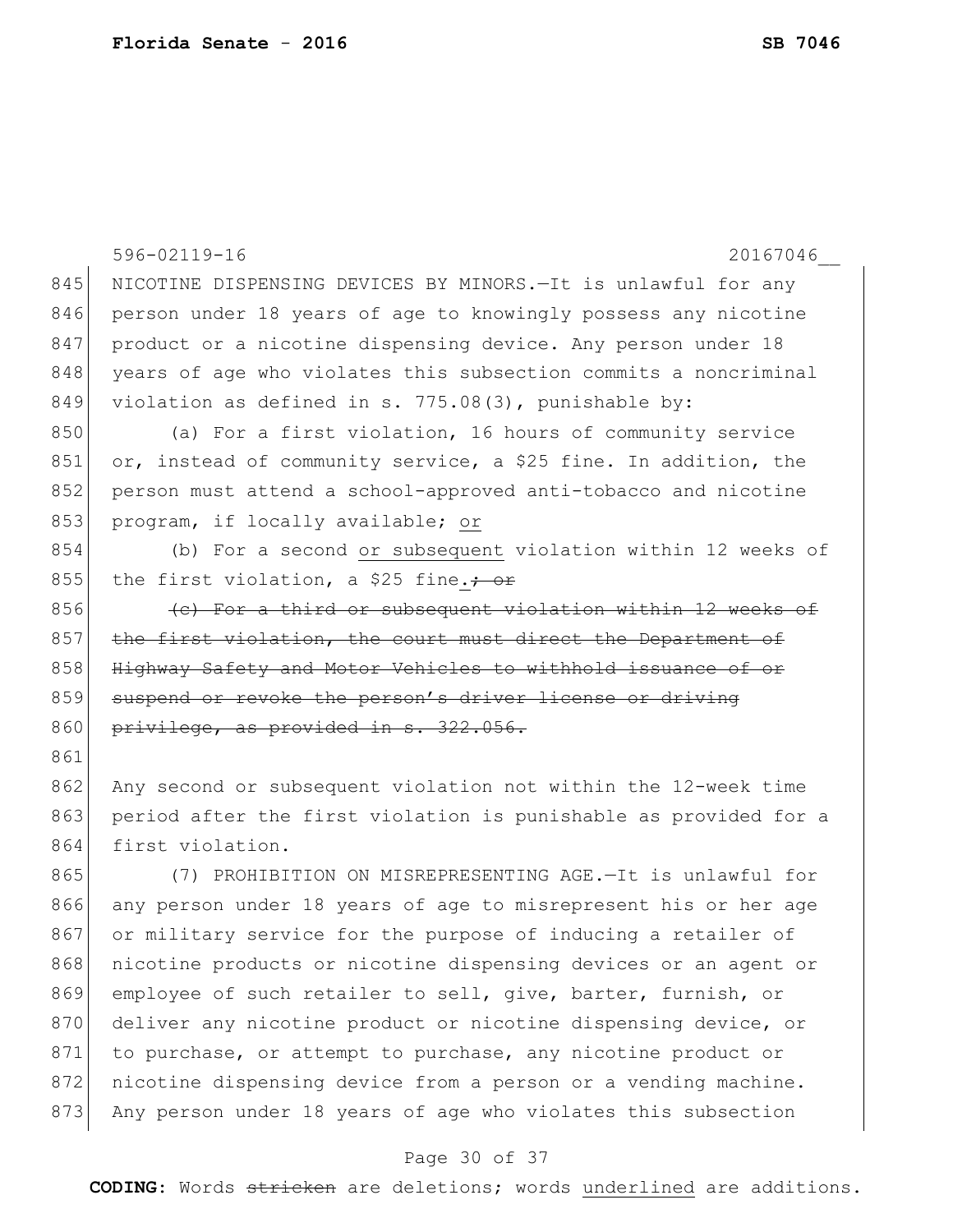|     | 596-02119-16<br>20167046                                           |
|-----|--------------------------------------------------------------------|
| 874 | commits a noncriminal violation as defined in s. $775.08(3)$ ,     |
| 875 | punishable by:                                                     |
| 876 | (a) For a first violation, 16 hours of community service           |
| 877 | or, instead of community service, a \$25 fine and, in addition,    |
| 878 | the person must attend a school-approved anti-tobacco and          |
| 879 | nicotine program, if available; or                                 |
| 880 | (b) For a second or subsequent violation within 12 weeks of        |
| 881 | the first violation, a \$25 fine. $\div$ or                        |
| 882 | (e) For a third or subsequent violation within 12 weeks of         |
| 883 | the first violation, the court must direct the Department of       |
| 884 | Highway Safety and Motor Vehicles to withhold issuance of or       |
| 885 | suspend or revoke the person's driver license or driving           |
| 886 | privilege, as provided in s. 322.056.                              |
| 887 |                                                                    |
| 888 | Any second or subsequent violation not within the 12-week time     |
| 889 | period after the first violation is punishable as provided for a   |
| 890 | first violation.                                                   |
| 891 | (8) PENALTIES FOR MINORS.-                                         |
| 892 | (c) If a person under 18 years of age is found by the court        |
| 893 | to have committed a noncriminal violation under this section and   |
| 894 | that person has failed to complete community service, pay the      |
| 895 | fine as required by paragraph $(6)$ (a) or paragraph $(7)$ (a), or |
| 896 | attend a school-approved anti-tobacco and nicotine program, if     |
| 897 | locally available, the court may must direct the Department of     |
| 898 | Highway Safety and Motor Vehicles to withhold issuance of or       |
| 899 | suspend the driver license or driving privilege of that person     |
| 900 | for 30 consecutive days.                                           |
| 901 | (d) If a person under 18 years of age is found by the court        |
| 902 | to have committed a noncriminal violation under this section and   |

# Page 31 of 37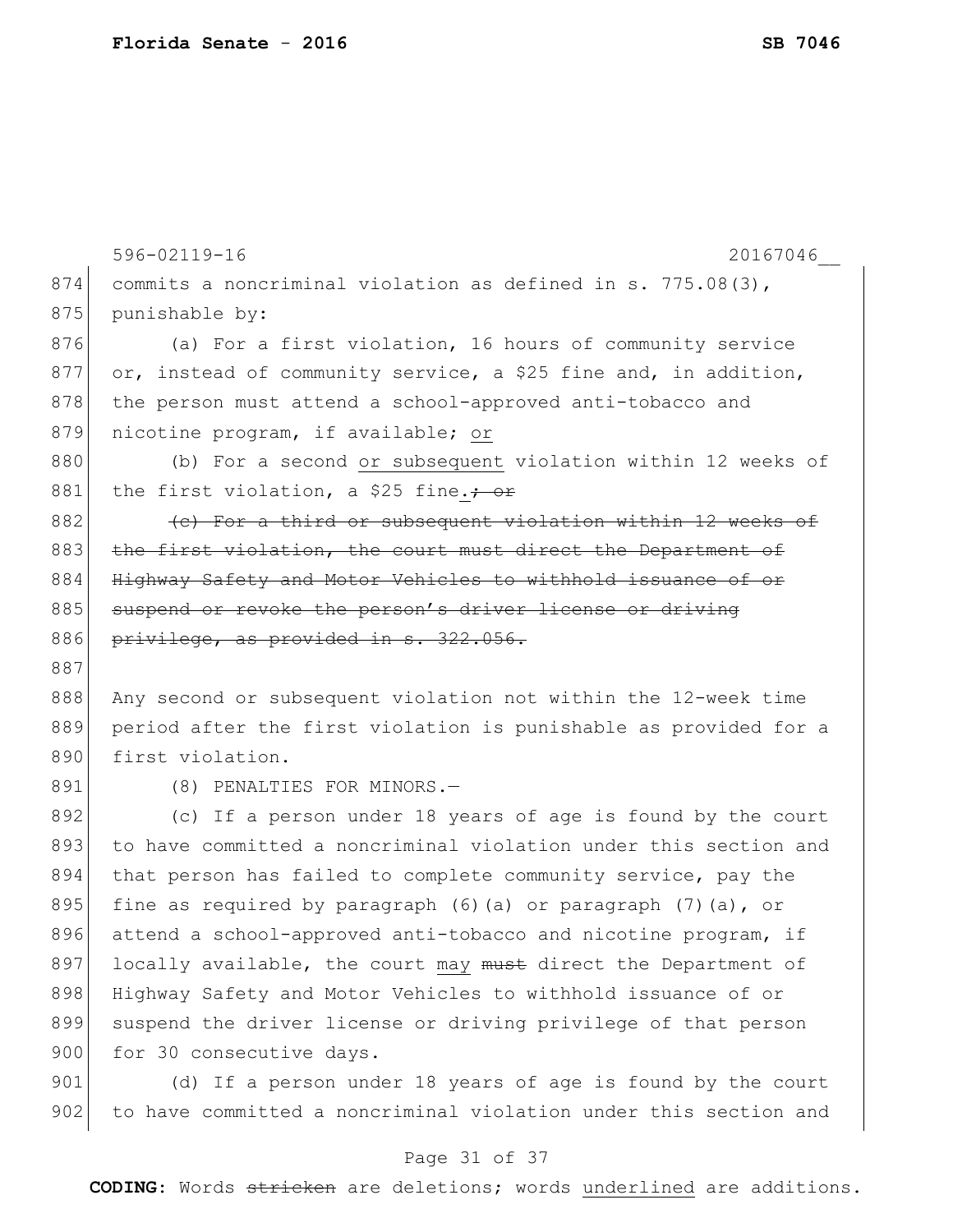|     | 596-02119-16<br>20167046                                              |
|-----|-----------------------------------------------------------------------|
| 903 | that person has failed to pay the applicable fine as required by      |
| 904 | paragraph $(6)$ (b) or paragraph $(7)$ (b), the court may must direct |
| 905 | the Department of Highway Safety and Motor Vehicles to withhold       |
| 906 | issuance of or suspend the driver license or driving privilege        |
| 907 | of that person for 45 consecutive days.                               |
| 908 | Section 23. Subsection (2) of section 938.30, Florida                 |
| 909 | Statutes, is amended to read:                                         |
| 910 | 938.30 Financial obligations in criminal cases;                       |
| 911 | supplementary proceedings.-                                           |
| 912 | (2) The court may require a person liable for payment of an           |
| 913 | obligation to appear and be examined under oath concerning the        |
| 914 | person's financial ability to pay the obligation. The judge may       |
| 915 | convert the statutory financial obligation into a court-ordered       |
| 916 | obligation to perform community service, subject to the               |
| 917 | provisions of s. 318.18(8), after examining a person under oath       |
| 918 | and determining the person's inability to pay, or by reliance         |
| 919 | upon information provided under s. 27.52(1)(a)6. Any person who       |
| 920 | fails to attend a hearing may be arrested on warrant or capias        |
| 921 | issued by the clerk upon order of the court.                          |
| 922 | Section 24. Subsection (2) of section 1003.27, Florida                |
| 923 | Statutes, is amended to read:                                         |
| 924 | 1003.27 Court procedure and penalties. The court procedure            |
| 925 | and penalties for the enforcement of the provisions of this           |
| 926 | part, relating to compulsory school attendance, shall be as           |
| 927 | follows:                                                              |
| 928 | (2) NONENROLLMENT AND NONATTENDANCE CASES.-                           |
| 929 | $\overline{a}$ In each case of nonenrollment or of nonattendance upon |
| 930 | the part of a student who is required to attend some school,          |
|     |                                                                       |

# 931 when no valid reason for such nonenrollment or nonattendance is

### Page 32 of 37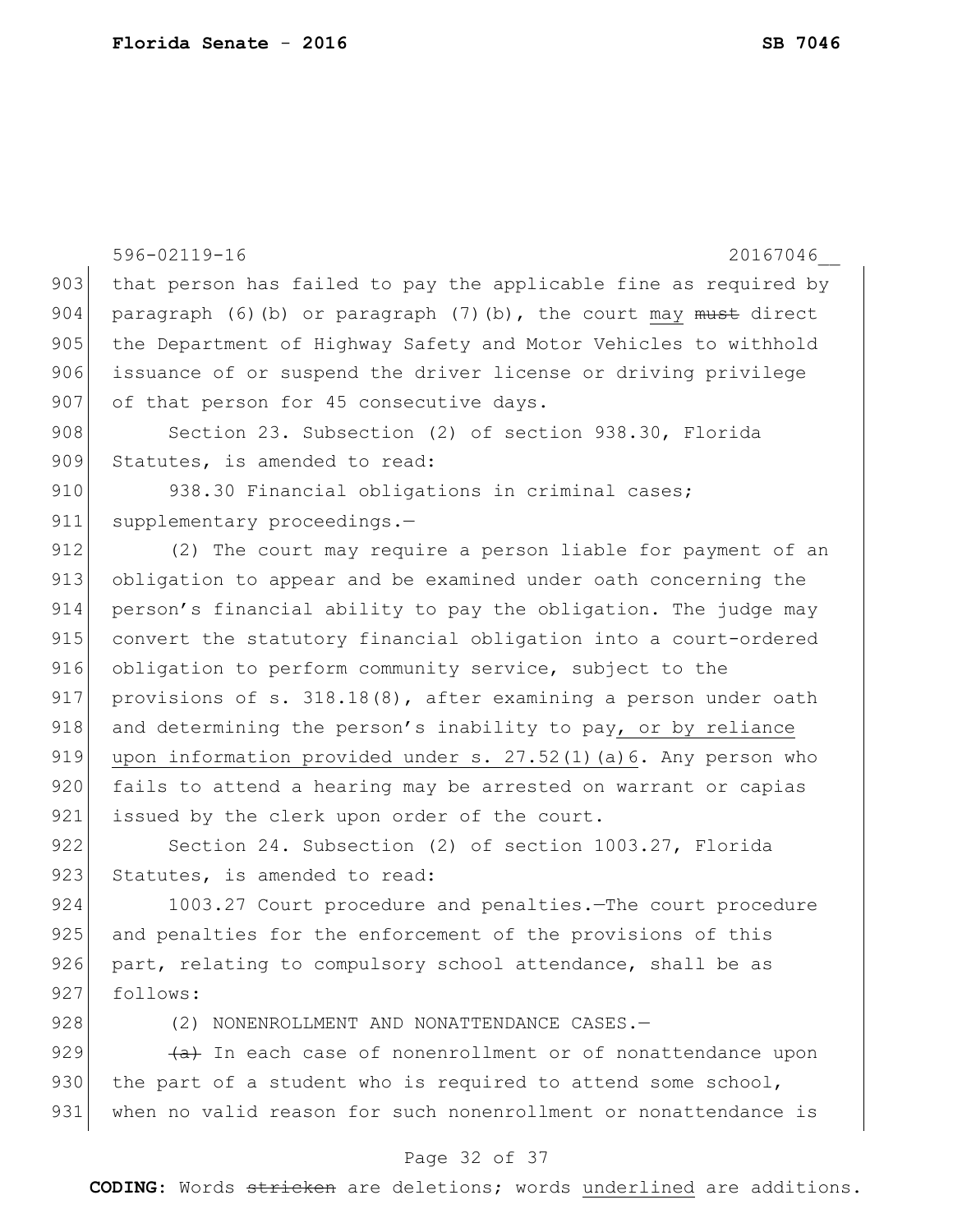596-02119-16 20167046\_\_ 932 found, the district school superintendent shall institute a 933 criminal prosecution against the student's parent. 934 (b) Each public school principal or the principal's 935 designee shall notify the district school board of each minor 936 student under its jurisdiction who accumulates 15 unexcused 937 absences in a period of 90 calendar days. Each designee of the 938 governing body of each private school, and each parent whose 939 child is enrolled in a home education program, may provide the 940 Department of Highway Safety and Motor Vehicles with the legal 941 | name, sex, date of birth, and social security number of each 942 minor student under his or her jurisdiction who fails to satisfy 943 relevant attendance requirements and who fails to otherwise 944 satisfy the requirements of s. 322.091. The district school 945 superintendent must provide the Department of Highway Safety and 946 Motor Vehicles the legal name, sex, date of birth, and social 947 security number of each minor student who has been reported 948 under this paragraph and who fails to otherwise satisfy the 949 requirements of s. 322.091. The Department of Highway Safety and 950 Motor Vehicles may not issue a driver license or learner's 951 driver license to, and shall suspend any previously issued 952 driver license or learner's driver license of, any such minor 953 student, pursuant to the provisions of s. 322.091. 954 Section 25. Paragraph (a) of subsection (10) of section 955 318.14, Florida Statutes, is amended to read: 956 318.14 Noncriminal traffic infractions; exception; 957 procedures.-

958 (10)(a) Any person who does not hold a commercial driver 959 license or commercial learner's permit and who is cited while 960 driving a noncommercial motor vehicle for an offense listed

### Page 33 of 37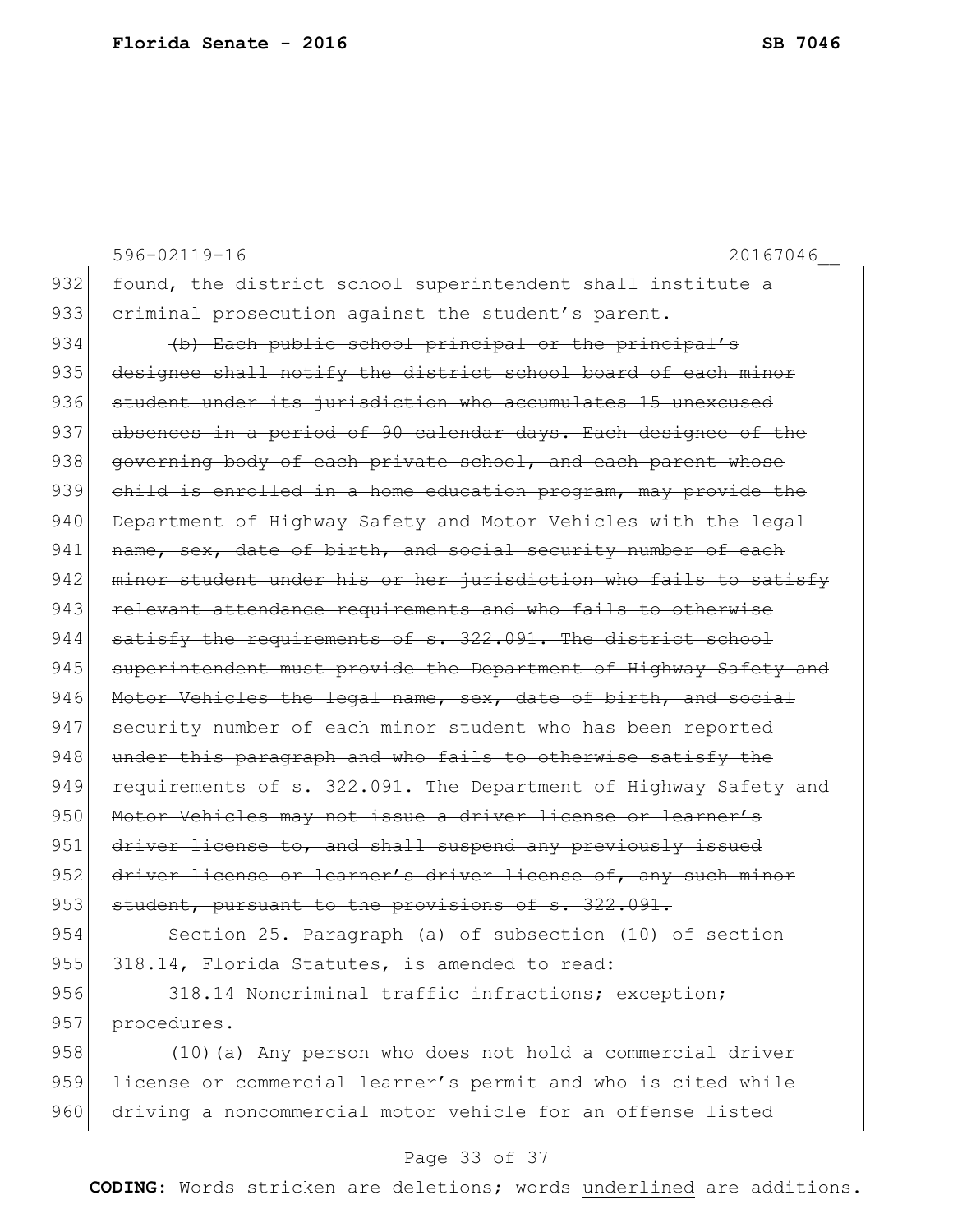596-02119-16 20167046\_\_ 961 under this subsection may, in lieu of payment of fine or court 962 appearance, elect to enter a plea of nolo contendere and provide 963 proof of compliance to the clerk of the court, designated 964 official, or authorized operator of a traffic violations bureau. 965 In such case, adjudication shall be withheld; however, a person 966 may not make an election under this subsection if the person has 967 made an election under this subsection in the preceding 12 968 months. A person may not make more than three elections under 969 this subsection. This subsection applies to the following 970 offenses: 971 1. Operating a motor vehicle without a valid driver license 972 in violation of s. 322.03, s. 322.065, or s. 322.15(1), or 973 operating a motor vehicle with a license that has been suspended 974 for failure to appear, failure to pay civil penalty, or failure  $975$  to attend a driver improvement course pursuant to s. 322.291. 976 2. Operating a motor vehicle without a valid registration 977 in violation of s. 320.0605, s. 320.07, or s. 320.131. 978 3. Operating a motor vehicle in violation of s. 316.646. 979 4. Operating a motor vehicle with a license that has been 980 suspended under s.  $61.13016$  or s. 322.245 for failure to pay 981 child support or for failure to pay any other financial 982 obligation as provided in s. 322.245; however, this subparagraph 983 does not apply if the license has been suspended pursuant to s. 984 322.245(1). 985 5. Operating a motor vehicle with a license that has been 986 suspended under s. 322.091 for failure to meet school attendance 987 requirements. 988 Section 26. Subsections (1) and (2) of section 322.05,

#### Page 34 of 37

989 Florida Statutes, are amended to read: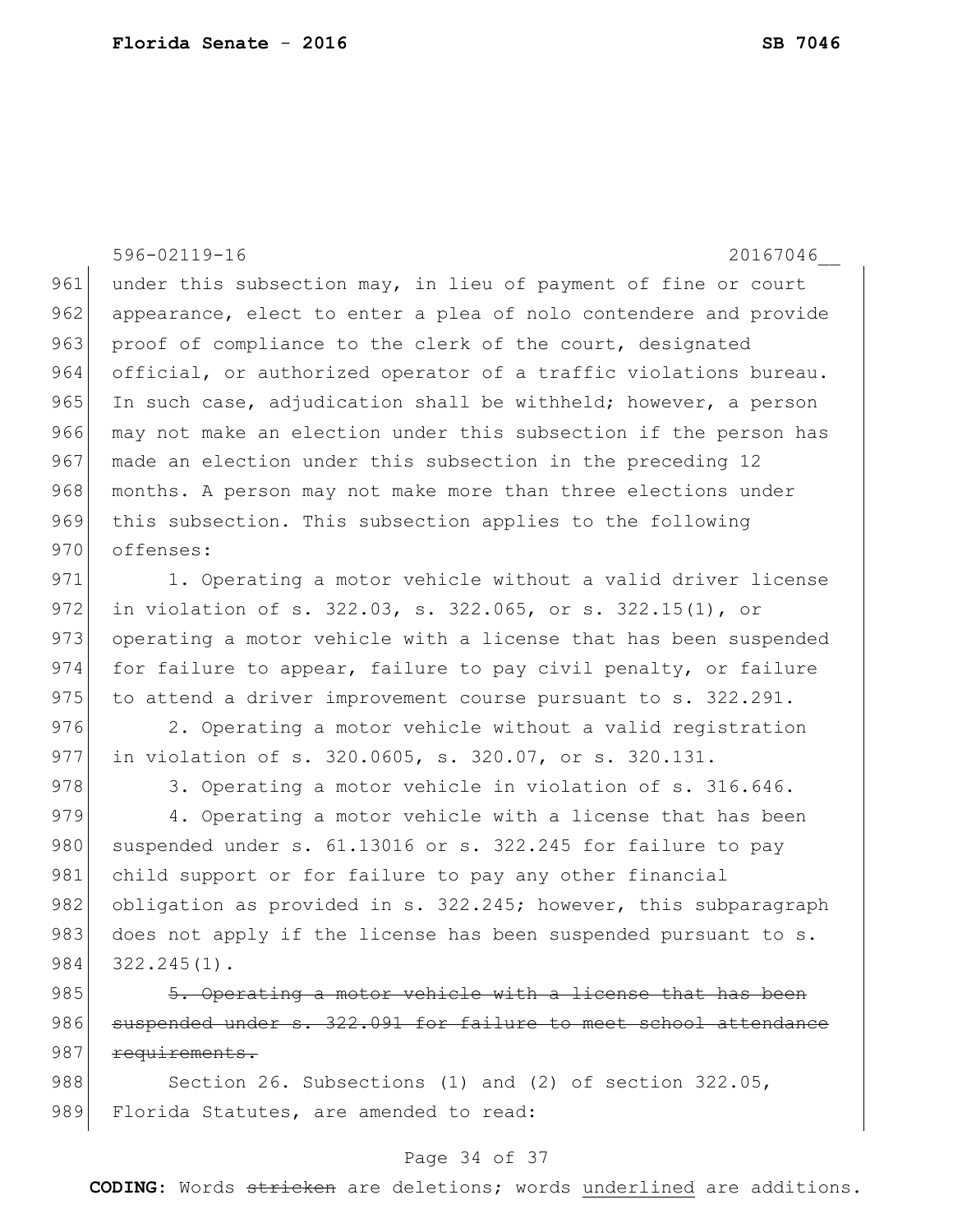```
596-02119-16 20167046__
 990 322.05 Persons not to be licensed. The department may not
 991 issue a license:
 992 (1) To a person who is under the age of 16 years, except
 993 that the department may issue a learner's driver license to a
 994 person who is at least 15 years of age and who meets the
 995 requirements of s. 322.1615 \texttt{ss.} 322.091 and 322.1615 and of any
 996 other applicable law or rule.
 997 (2) To a person who is at least 16 years of age but is
 998 under 18 years of age unless the person meets the requirements
 999 of s. 322.091 and holds a valid:
1000 (a) Learner's driver license for at least 12 months, with
1001 no moving traffic convictions, before applying for a license;
1002 (b) Learner's driver license for at least 12 months and who
1003 has a moving traffic conviction but elects to attend a traffic
1004 driving school for which adjudication must be withheld pursuant
1005 to s. 318.14; or
1006 (c) License that was issued in another state or in a
1007 foreign jurisdiction and that would not be subject to suspension 
1008 or revocation under the laws of this state.
1009 Section 27. Paragraph (i) of subsection (2) of section
1010 397.951, Florida Statutes, is amended to read:
1011 397.951 Treatment and sanctions.—The Legislature recognizes 
1012 that the integration of treatment and sanctions greatly
1013 increases the effectiveness of substance abuse treatment. It is
1014 the responsibility of the department and the substance abuse 
1015 treatment provider to employ the full measure of sanctions
1016 available to require participation and completion of treatment 
1017 to ensure successful outcomes for children in substance abuse 
1018 treatment.
```
### Page 35 of 37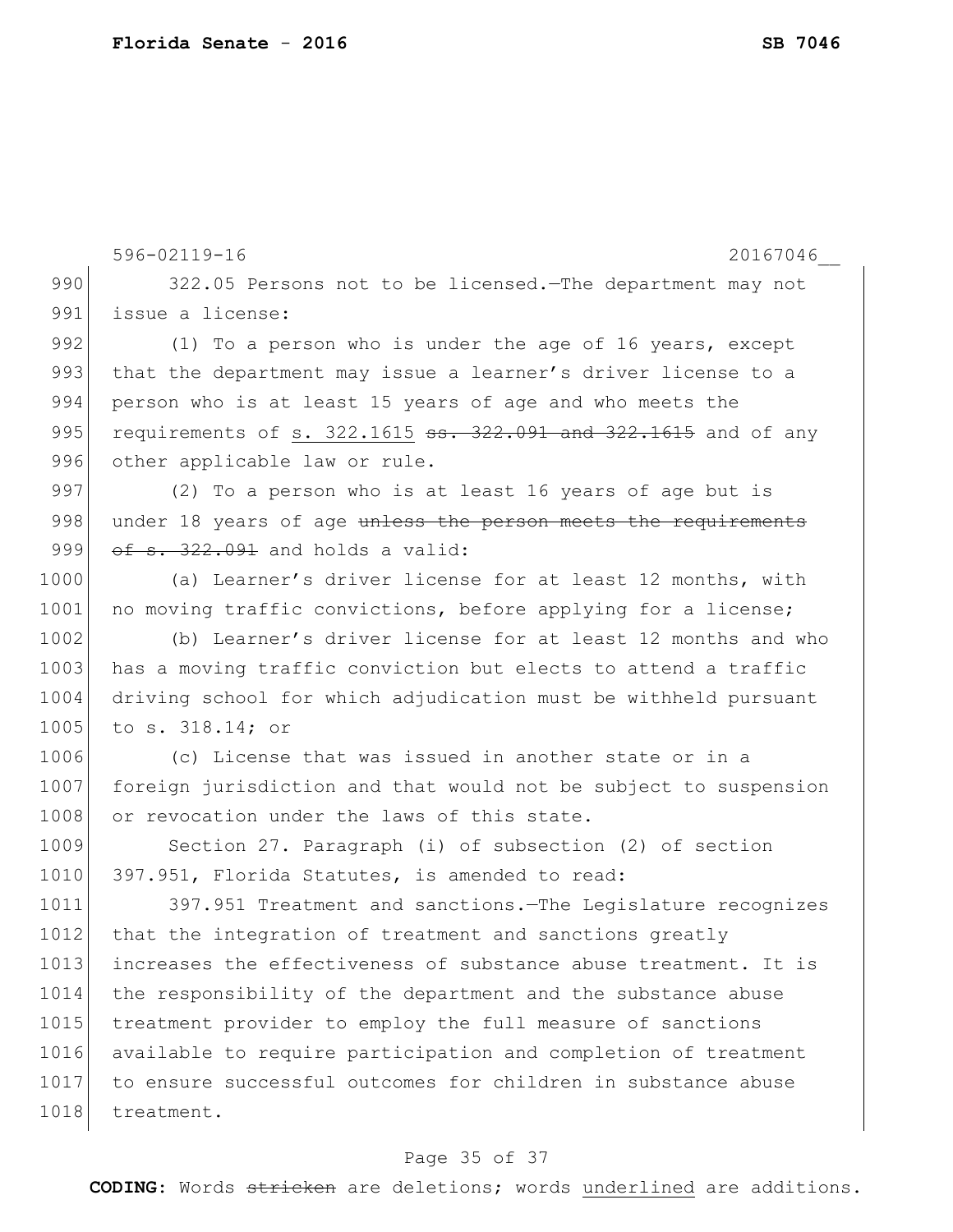|      | $596 - 02119 - 16$<br>20167046                                                    |
|------|-----------------------------------------------------------------------------------|
| 1019 | (2) The department shall ensure that substance abuse                              |
| 1020 | treatment providers employ any and all appropriate available                      |
| 1021 | sanctions necessary to engage, motivate, and maintain a child in                  |
| 1022 | treatment, including, but not limited to, provisions in law                       |
| 1023 | that:                                                                             |
| 1024 | (i) Provide that, pursuant to s. 322.056, for any person                          |
| 1025 | under 18 years of age who is found guilty of or delinquent for a                  |
| 1026 | violation of $\frac{1}{562.11(2)}$ , $\frac{1}{562.111}$ , or chapter 893, and is |
| 1027 | eligible by reason of age for a driver license or driving                         |
| 1028 | privilege, the court shall direct the Department of Highway                       |
| 1029 | Safety and Motor Vehicles to revoke or to withhold issuance of                    |
| 1030 | his or her driver license or driving privilege for a period of 6                  |
| 1031 | months. $\div$                                                                    |
| 1032 | 1. Not less than 6 months and not more than 1 year for the                        |
| 1033 | first violation.                                                                  |
| 1034 | 2. Two years, for a subsequent violation.                                         |
| 1035 | Section 28. Subsection (9) of section 1003.01, Florida                            |
| 1036 | Statutes, is amended to read:                                                     |
| 1037 | 1003.01 Definitions. - As used in this chapter, the term:                         |
| 1038 | (9) "Dropout" means a student who meets any one or more of                        |
| 1039 | the following criteria:                                                           |
| 1040 | (a) The student has voluntarily removed himself or herself                        |
| 1041 | from the school system before graduation for reasons that                         |
| 1042 | include, but are not limited to, marriage, or the student has                     |
| 1043 | withdrawn from school because he or she has failed the statewide                  |
| 1044 | student assessment test and thereby does not receive any of the                   |
| 1045 | certificates of completion;                                                       |
| 1046 | (b) The student has not met the relevant attendance                               |
| 1047 | requirements of the school district pursuant to State Board of                    |
|      |                                                                                   |

# Page 36 of 37